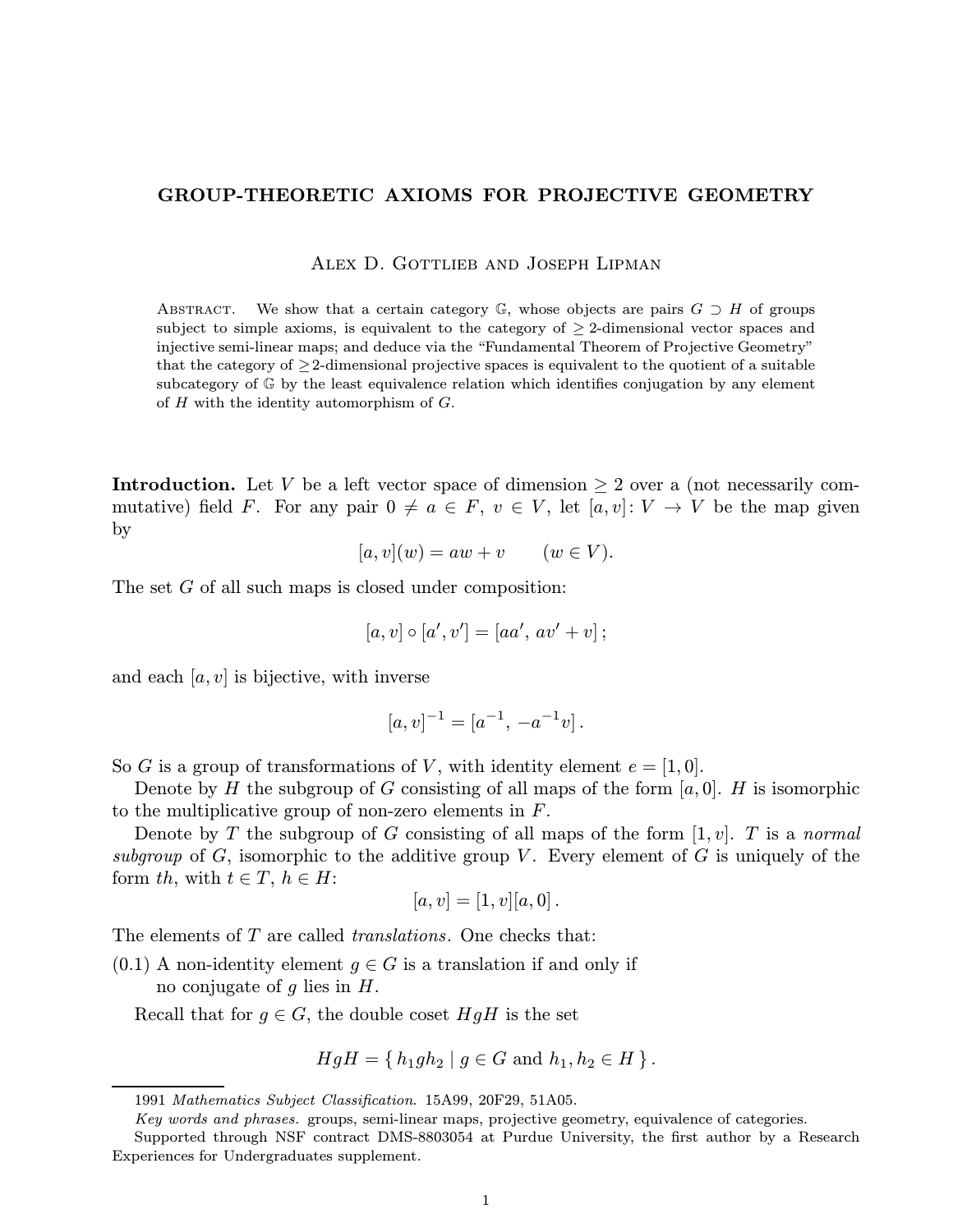One verifies the following properties of the pair  $(G, H)$ . (GH1) For all  $g \in G$ ,

 $G \neq HqH \cup H$ .

(In other words  $H$  has at least three distinct double cosets in  $G$ .)

(GH2) For all  $g \in G$ ,

$$
gHg^{-1} \subset HgH \cup \{e\}.
$$

(GH3) For all  $q \in G$ ,

$$
HgH = Hg^{-1}H.
$$

*Remarks.* (i) With regard to (GH2), note that for  $g \in G$  and  $h \in H$ ,

$$
ghg^{-1}=e \iff h=e.
$$

(ii) The property (GH3) follows formally from (GH2), except when  $H = \{e\}$ , in which case (GH2) says nothing at all.

Indeed, if  $g \in G$  and  $e \neq h \in H$ , then applying (GH2) twice we get

$$
gh^{-1}g^{-1} \in HgH,
$$
  

$$
gh^{-1}g^{-1} = (ghg^{-1})^{-1} \in (HgH)^{-1} = Hg^{-1}H;
$$

so the double cosets  $HgH$  and  $Hg^{-1}H$  meet, and hence they are equal.

(iii) We will see later (Remark 1.11) that given (GH1), conditions (GH2) and (GH3) together are group-theoretically equivalent to :

$$
\bigcap_{g \in G} gHg^{-1} = \{e\}, \text{ and}
$$

(GH3)<sup>\*</sup> for each  $g \in G$ ,  $HgH \cup H$  is a subgroup of G.

Now let V be the category whose objects are all pairs  $(V, F)$  as above, and whose arrows are injective semi-linear maps

$$
(\zeta, \theta) \colon (V, F) \to (V', F').
$$

More specifically:

—  $\theta: F \to F'$  is a homomorphism of fields.  $\overline{\phantom{C}}$   $\zeta: V \rightarrow V'$  is an injective map satisfying

$$
\zeta(v_1 + v_2) = \zeta(v_1) + \zeta(v_2) \qquad (v_1, v_2 \in V),
$$
  

$$
\zeta(av) = \theta(a)\zeta(v) \qquad (a \in F, v \in V).
$$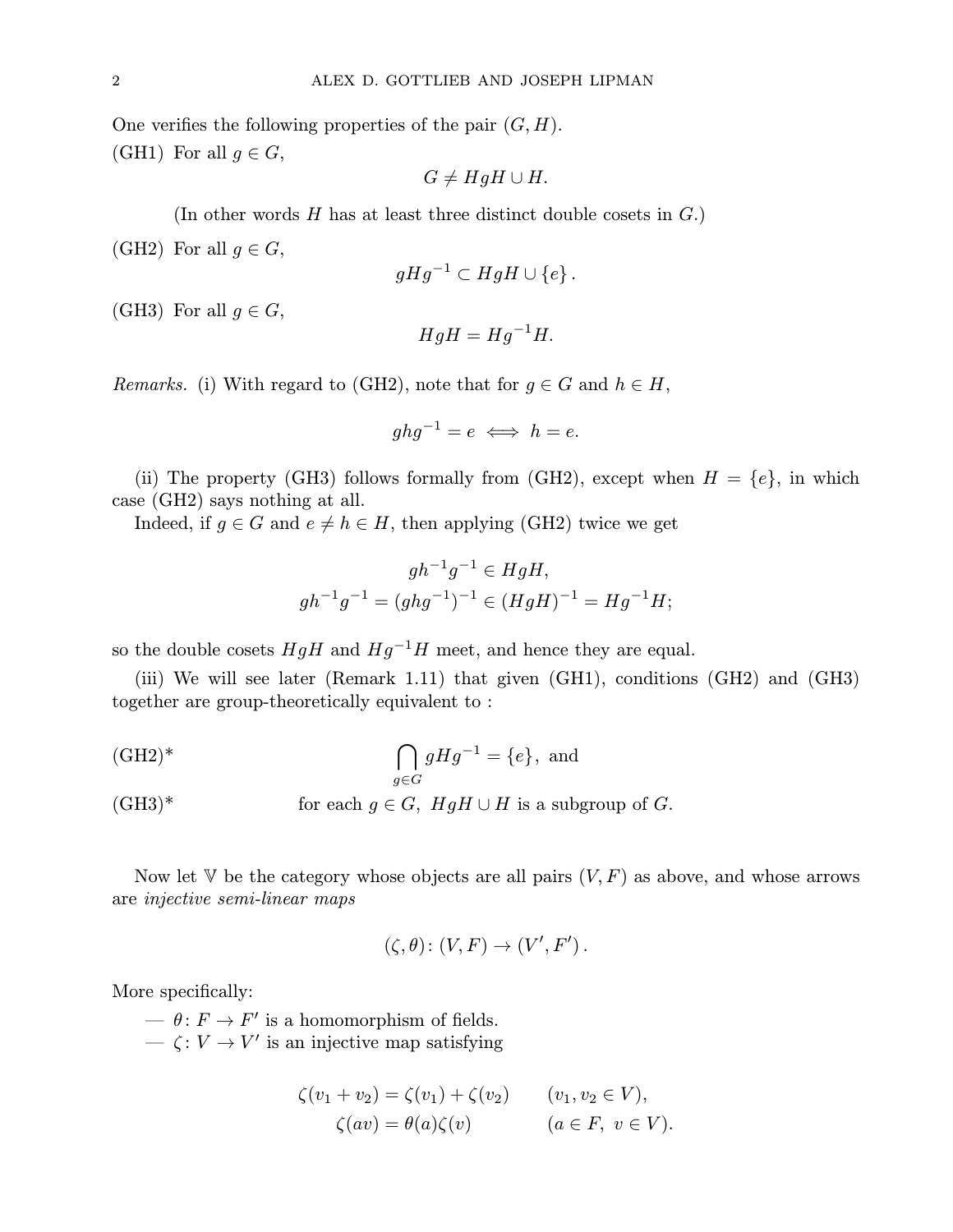Let  $G$  be the category whose objects are pairs  $(G, H)$  consisting of a group G and a subgroup H satisfying (GH1)–(GH3) above, and whose arrows  $(G, H) \rightarrow (G', H')$  are those group homomorphisms  $f: G \to G'$  satisfying

 $(0.2.1)$   $f(H) \subset (H')$ , and

 $(0.2.2)$  if  $g \in G$  has no conjugate lying in H, then  $f(g) \in G'$  has no conjugate lying in H'.

We define a functor  $\Gamma: \mathbb{V} \to \mathbb{G}$  as follows:

- For any object  $(V, F)$ ,  $\Gamma(V, F)$  is the pair  $(G, H)$  described at the beginning of this Introduction.
- For any arrow  $(\zeta, \theta) : (V, F) \to (V', F')$ , the arrow

$$
\Gamma(\zeta,\theta) \colon \Gamma(V,F) \to \Gamma(V',F')
$$

is given by the formula

$$
\Gamma(\zeta,\theta)[a,v] = [\theta(a),\zeta(v)].
$$

To verify that Γ is indeed a functor, check that it respects categorical identities and composition, and that  $\Gamma(\zeta,\theta)$  is a group homomorphism satisfying (0.2.1) and (0.2.2)—cf. (0.1).

Our main result is:

**Theorem 1.**  $\Gamma$  is an equivalence of categories.

In other words, there exists a functor  $\Theta \colon \mathbb{G} \to \mathbb{V}$  together with isomorphisms of functors

 $\Gamma \Theta \stackrel{\sim}{\longrightarrow} \mathbf{1}_{\mathbb{G}}$ ,  $\Theta \Gamma \stackrel{\sim}{\longrightarrow} \mathbf{1}_{\mathbb{V}}$ 

(where 1 denotes an identity functor). Such a functor  $\Theta$  is called a *pseudo-inverse* of  $\Gamma$ .

∗∗∗

The title of this paper refers to Theorem 2 below. By way of explanation, we first reformulate the Fundamental Theorem of Projective Geometry [A, p. 88] in the language of categories.

The projective space  $P = P(V, F)$  is, by definition, the set of one-dimensional subspaces of V. A projective subspace of P is a subset consisting of all the one-dimensional subspaces of some vector subspace of  $V$ .

A sequence  $(x_1, x_2,...,x_n)$  in P is linearly independent if for each  $i = 1, 2,...,n$ ,  $x_i$  lies outside some projective subspace  $P_i \subset P$  which contains  $x_j$  for all  $j \neq i;$ <sup>1</sup> and *linearly* dependent otherwise. Three points  $x_1, x_2, x_3 \in P$  are collinear if  $(x_1, x_2, x_3)$  is linearly dependent.

A map

$$
\pi\colon P(V,F) = P \to P' = P(V',F')
$$

is a collineation if for any three collinear points  $x_1, x_2, x_3 \in P$  the points  $\pi(x_1), \pi(x_2), \pi(x_3) \in$ P' are also collinear. A rather simple induction shows that this is equivalent to  $\pi$  mapping every linearly dependent sequence in  $P$  to a linearly dependent sequence in  $P'$ . We say that  $\pi$  is *linearly faithful* if it satisfies the following conditions, which are (exercise) equivalent:

- A sequence  $(x_1, x_2, \ldots, x_n)$  in P is linearly independent if and only if the sequence  $(\pi(x_1), \pi(x_2), \ldots, \pi(x_n))$  in P' is linearly independent.
- Every projective subspace  $P_1$  ⊂  $P$  is of the form  $\pi^{-1}(P_1')$  for some projective subspace  $P'_1 \subset P'.$

<sup>&</sup>lt;sup>1</sup>i.e., if the subspace  $x_1 + x_2 + \cdots + x_n \subset V$  spanned by the  $x_i$  has dimension n.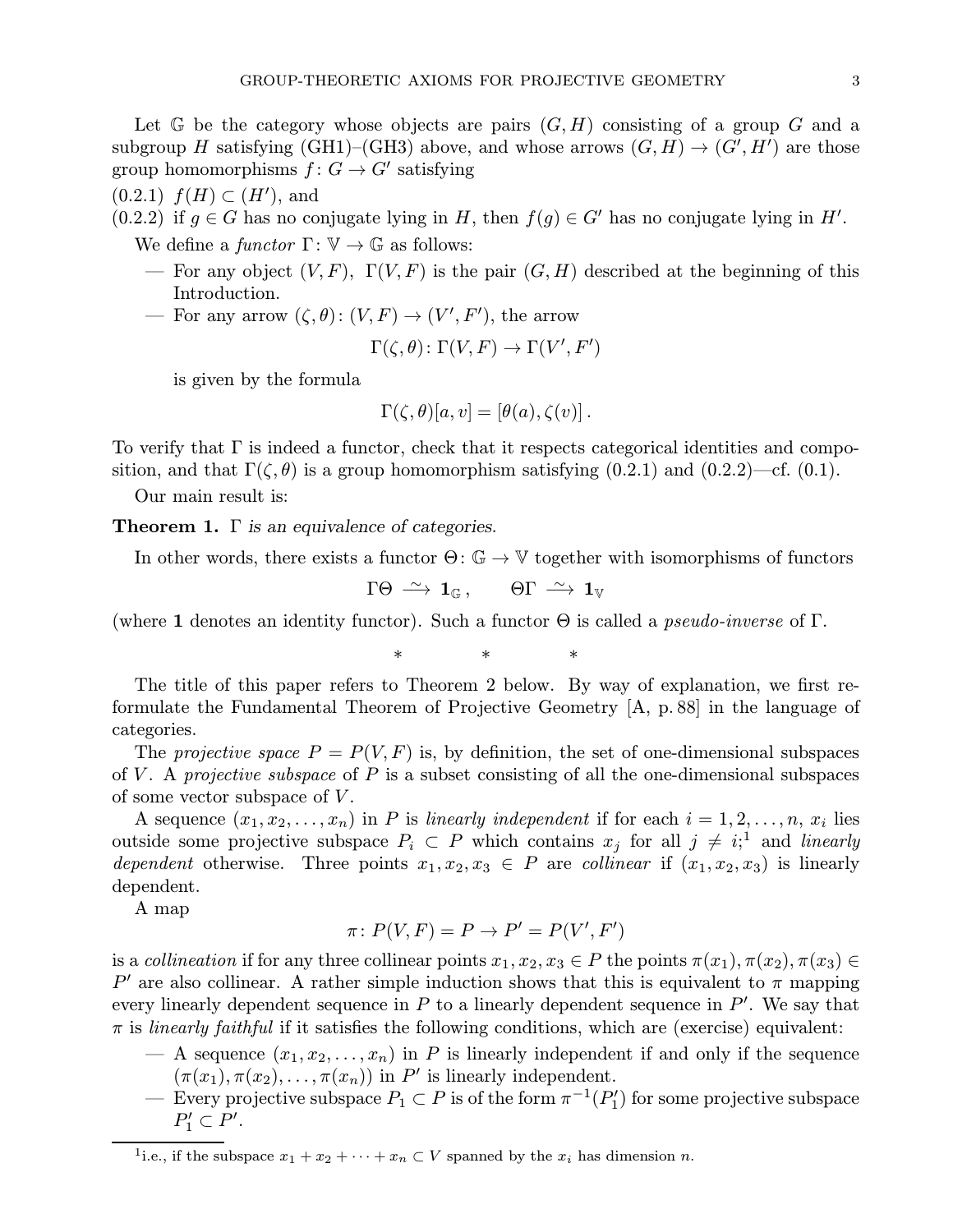Any linearly faithful map is an injective collineation. A bijective collineation  $\pi$  is linearly faithful if and only if  $\pi^{-1}$  is a collineation.

We define  $\mathbb{P}_2$ , the category of projective spaces of dimension  $\geq 2$ , as follows:

- The objects of  $\mathbb{P}_2$  are the vector spaces  $(V, F)$  of dimension  $\geq 3$ .
- $-$  The arrows  $(V, F) \rightarrow (V', F')$  in  $\mathbb{P}_2$  are the *linearly faithful* maps  $\pi \colon P(V, F) \rightarrow$  $P(V',F')$  .

Let  $\mathbb{V}_3$  be the subcategory of  $\mathbb {V}$  with objects the vector spaces  $(V, F)$  of dimension  $\geq 3$ , and with arrows the semi-linear maps

$$
(\zeta, \theta) \colon (V, F) \to (V', F')
$$

such that  $\zeta$  is *linearly faithful* in the sense that it satisfies the following equivalent conditions:

- A sequence  $(v_1, v_2, \ldots, v_n)$  in V is linearly independent (over F) if and only if the sequence  $(\zeta(x_1), \zeta(x_2), \ldots, \zeta(x_n))$  in  $V'$  is linearly independent (over  $F'$ ).
- Every linear subspace  $V_1$  ⊂ V is of the form  $\zeta^{-1}(V'_1)$  for some linear subspace  $V'_1$  ⊂ V'.

*Remarks.* (i) If  $\zeta$  is linearly faithful then  $\zeta$  is injective.

(ii) If  $\zeta$  is injective and  $\theta$  is bijective then  $\zeta$  is linearly faithful.<sup>2</sup>

(iii) If dim  $V > 3$ , and if a is any non-zero element of F, then the automorphism  $(\zeta_a, \theta_a): (V, F) \to (V, F)$  given by

$$
\zeta_a(v) = av \qquad (v \in V)
$$
  

$$
\theta_a(b) = aba^{-1} \qquad (b \in F)
$$

is an arrow in  $\mathbb{V}_3$ .

We define a functor  $\Pi: \mathbb{V}_3 \to \mathbb{P}_2$  by

$$
\Pi(V, F) = (V, F),
$$
  
 
$$
\Pi((\zeta, \theta) : (V, F) \to (V', F')) = \pi_{\zeta}
$$

where for each non-zero  $v \in V$ ,  $\pi_{\zeta}$  takes the subspace  $Fv \in P(V, F)$  to the subspace  $F' \zeta(v) \in$  $P(V',F').$ 

Next we form a quotient category of  $\mathbb{V}_3$  through which  $\Pi$  factors. Let **R** be the equivalence relation under which two arrows in  $V_3$ 

$$
(\zeta_1, \theta_1), (\zeta_2, \theta_2) \colon (V, F) \to (V', F')
$$

are equivalent if there exists a non-zero  $a \in F'$  such that

$$
(\zeta_2, \theta_2) = (\zeta_a, \theta_a) \circ (\zeta_1, \theta_1).
$$

The quotient category  $\mathbb{V}_3/\mathbb{R}$  has the same objects as  $\mathbb{V}_3$ ; but for two objects  $(V, F)$ ,  $(V', F')$ , the  $\mathbb{V}_3/\mathbf{R}$ -arrows  $(V, F) \to (V', F')$  are the *equivalence classes* under **R** of arrows in  $\mathbb{V}_3$  between these two objects, composition being defined in the natural way.

There is a canonical functor  $\rho: V_3 \to V_3/R$  taking any object to itself and taking any arrow to its equivalence class; and it is easily checked that there is a unique functor

$$
\Pi\colon \mathbb{V}_3/\mathbf{R}\longrightarrow \mathbb{P}_2
$$

such that

$$
\Pi=\overline{\Pi}\circ\rho.
$$

Now, at last, we can state:

<sup>&</sup>lt;sup>2</sup>More generally,  $\zeta$  is linearly faithful  $\iff$  the map  $F' \otimes_F V \to V'$  induced by  $(\zeta, \theta)$  is injective.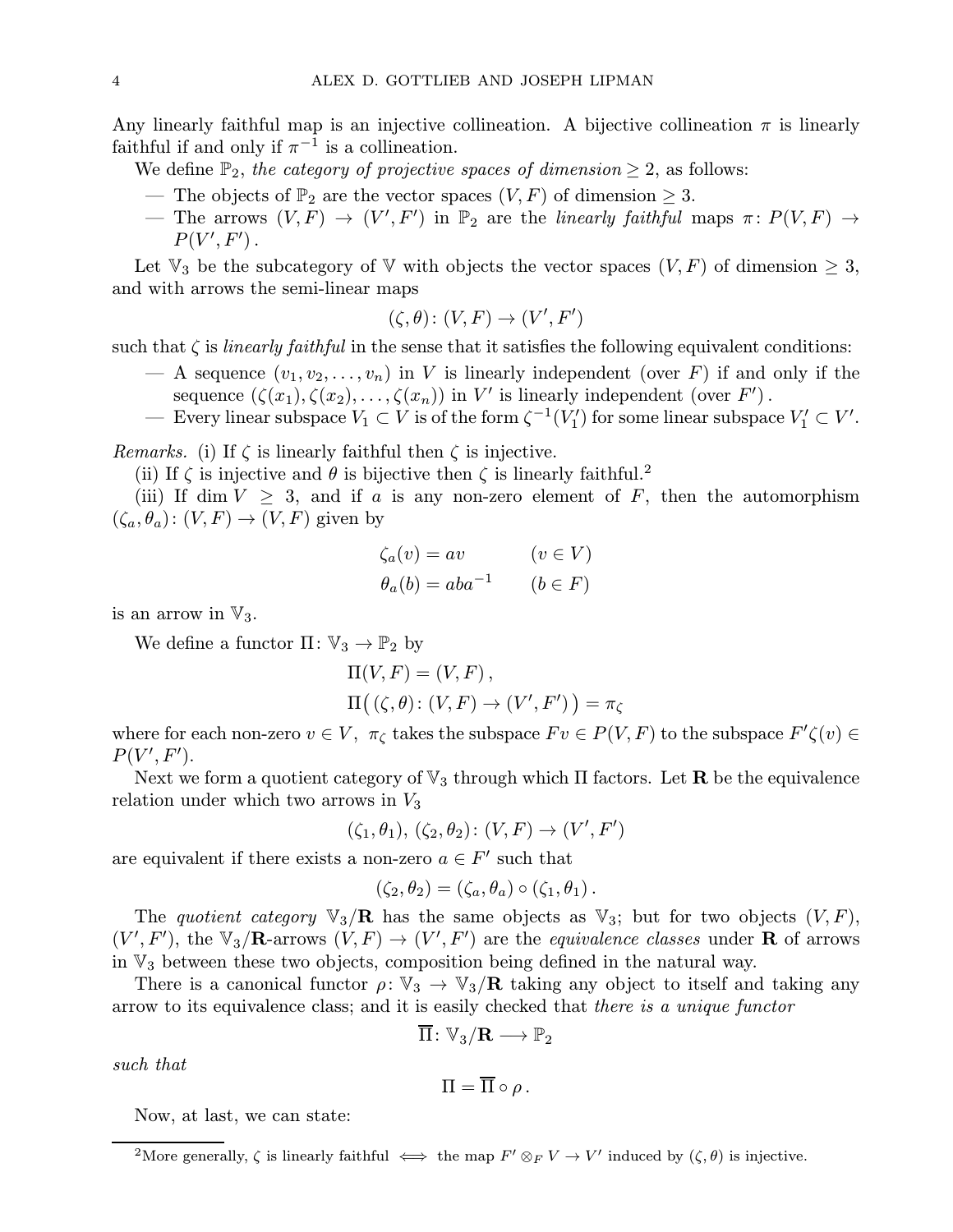Fundamental Theorem of Projective Geometry. The functor  $\overline{\Pi}$  is an isomorphism of categories.

In other words,  $\overline{\Pi}$  is bijective on objects (clearly) and on arrows: every arrow in  $\mathbb{P}_2$  is of the form  $\pi_{\zeta}$ , and

$$
\pi_{\zeta} = \pi_{\zeta'} \iff \zeta \equiv \zeta' \pmod{\mathbf{R}}.
$$

The proof is essentially given by E. Artin in [A, pp. 88–91]. Artin restricts his attention to finite-dimensional spaces and to arrows which are *isomorphisms*; but his arguments are easily modified to cover the present statement.

The Fundamental Theorem in some sense reduces Projective Geometry to Linear Algebra. Consequently, using Theorem 1, we can reduce Projective Geometry to Group Theory. Here is a precise formulation; proofs are provided in §2.

Let  $\mathbb{G}_3$  be the subcategory of  $\mathbb{G}$  whose objects are pairs  $(G, H)$  satisfying  $(\text{GH2})$ ,  $(\text{GH3})$  or  $(GH2)^*, (GH3)^*$ —and

 $(GH1)^*$  For all  $g_1, g_2 \in G$ ,

$$
(*)\qquad \qquad G \neq (Hg_1 \cup H)(Hg_2 \cup H)\,;
$$

and whose arrows  $f: (G, H) \to (G', H')$  are those of G which further satisfy:

(0.3) Every subgroup  $G_1$  of G containing H is of the form  $f^{-1}(G'_1)$ 

for some subgroup  $G'_{1}$  of  $G'$  containing  $H'$ .

If  $\Theta$  is, as above, a pseudo-inverse of Γ, then  $(GH1)^*$  is equivalent to the vector space  $\Theta(G, H)$ having dimension  $\geq 3$  (cf. Corollary (2.2), which also shows that if (\*) holds for some two elements  $g_1, g_2 \in G$  such that

$$
H \neq Hg_1H \neq Hg_2H \neq H
$$

then it holds for all  $g_1, g_2 \in G$ ; and  $(0.3)$  is equivalent to  $\Theta(f)$  being linearly faithful. In fact the above functors  $\Gamma$  and  $\Theta$  induce pseudo-inverse equivalences between the categories  $\mathbb{V}_3 \subset \mathbb{V}$  and  $\mathbb{G}_3 \subset \mathbb{G}$ .

Note that if  $(G, H) \in \mathbb{G}_3$  then for any  $h \in H$ , the inner automorphism  $\gamma_h : G \to G$ , given by

$$
\gamma_h(g) = hgh^{-1} \qquad (g \in G)
$$

is an arrow in  $\mathbb{G}_3$ .

On  $\mathbb{G}_3$  we consider the equivalence relation  $\mathbb{R}^*$  under which two arrows

$$
f_1, f_2 \colon (G, H) \to (G', H')
$$

are equivalent if there exists an  $h \in H'$  such that  $f_2 = \gamma_h \circ f_1$ . As above, we have a quotient category  $\mathbb{G}_3/\mathbf{R}^*$ , together with a canonical functor  $\rho^*: \mathbb{G}_3 \to \mathbb{G}_3/\mathbf{R}^*$ . And there is a unique functor  $\overline{\Theta}$ :  $\mathbb{G}_3/\mathbf{R}^* \to \mathbb{V}_3/\mathbf{R}$  making the following diagram commute:



This  $\overline{\Theta}$  is also an equivalence of categories.

Following  $\overline{\Theta}$  by the isomorphism  $\overline{\Pi}$ , we obtain the above-indicated group-theoretic foundations for projective geometry: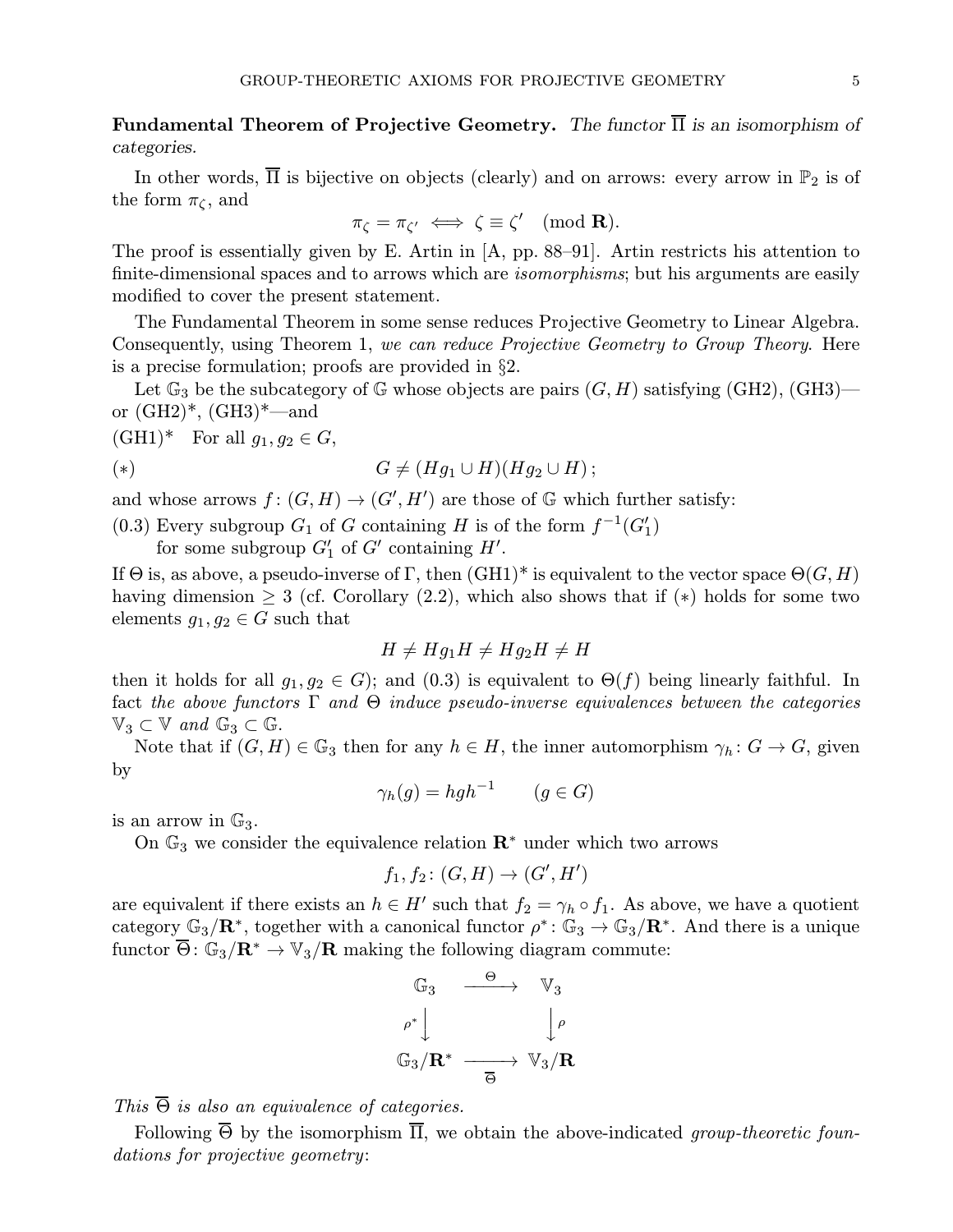**Theorem 2.** The category  $\mathbb{P}_2$  of projective spaces of dimension  $\geq 2$  is equivalent to the quotient category  $\mathbb{G}_3/\mathbb{R}^*$  just described.

1. Proof of Theorem 1. We first define a category S which will serve as an intermediary in the proof of the equivalence of G and V.

The objects of S, called "pointed geometries," are triples  $(G, S, p)$  with S a set,  $p \in S$ , and G a group acting faithfully on S, i.e., there is a map  $G \times S \to S$ —for which the image of a pair  $(g, s)$  is denoted  $gs$ —such that

$$
(gh)s = g(hs) \qquad (g, h \in G; s \in S)
$$

and such that

 $qs = s$  for all  $s \in S \iff q = e$ , the identity.

(For motivation, consider the triple  $(G, V, 0)$  described at the beginning of the Introduction; or cf. [L]). A translation of  $(G, S, p)$  is defined as in [L, p. 272] to be an element  $g \in G$  such that either  $g = e$  or g has no fixed points (i.e.,  $gs \neq s$  for all  $s \in S$ ). A line of  $(G, S, p)$  is by definition a subset of  $S$  of the form

$$
s_1 + s_2 = \{ s \in S \mid s = s_1 \text{ or } \exists g \in G \text{ with } gs_1 = s_1, \text{ } gs_2 = s \}
$$

where  $s_1, s_2$  are distinct points in S. It is assumed further that G acts doubly transitively on lines, but not on all of S. (Cf. [L, p. 268, AXIOM 1, and p. 271, AXIOM 2]; recall that a group acts doubly transitively on a set if for any  $s_1, s_2, s_3, s_4$  in the set with  $s_1 \neq s_2, s_3 \neq s_4$ , there is a g in the group such that  $gs_1 = s_3$  and  $gs_2 = s_4$ .) Note that then G acts transitively on S, i.e., for any  $s_1, s_2$  in S there is a g in G with  $gs_1 = s_2$ . (There is even such a g which furthermore satisfies  $gs_2 = s_1$ : this is obvious if  $s_1 = s_2$ , and otherwise holds because  $s_1$  and  $s_2$  both lie on the line  $s_1 + s_2$ .

The arrows of S are pairs

$$
(\phi, \psi) \colon (G, S, p) \to (G', S', p')
$$

where  $\phi: G \to G'$  is a group homomorphism and  $\psi: S \to S'$  is a map of sets with  $\psi(p) = p'$ , such that

(1.1) 
$$
\psi(gs) = \phi(g)\psi(s) \qquad (g \in G, \ s \in S)
$$

and such that

(1.2) 
$$
\phi \text{ takes non-identity translations of } (G, S, p)
$$
  
to non-identity translations of  $(G', S', p')$ .

Composition of arrows  $(\phi, \psi) : (G, S, p) \to (G', S', p')$  and  $(\phi', \psi') : (G', S', p') \to (G'', S'', p'')$ is defined in the obvious way:

$$
(\phi', \psi') \circ (\phi, \psi) = (\phi' \circ \phi, \psi' \circ \psi) \colon (G, S, p) \to (G'', S'', p'') .
$$

We observe in passing the following facts.

**Remarks (1.3).** Let  $(\phi, \psi)$  be a pair as above satisfying (1.1).

- (1) If  $\psi$  is bijective then (1.2) holds.
- (2) If (1.2) holds then both  $\phi$  and  $\psi$  are injective.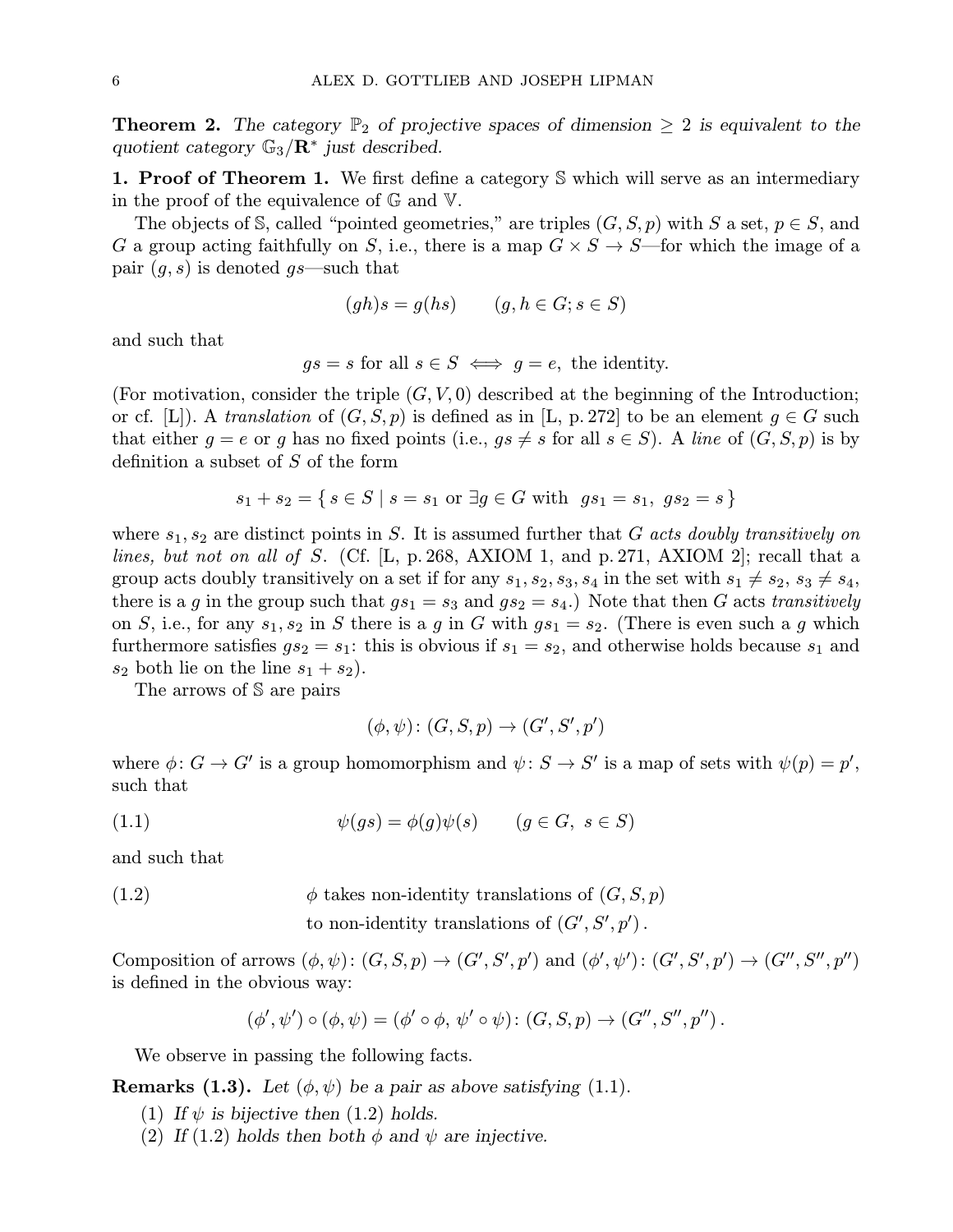*Proof.* (1) Assuming  $\psi$  to be bijective, let g be a non-identity translation of  $(G, S, p)$ , so that  $gs \neq s$  for any  $s \in S$ . Since  $\psi$  is injective, therefore

$$
\phi(g)\psi(s) = \psi(gs) \neq \psi(s) \, ;
$$

and since  $\psi$  is surjective, this means that  $\phi(g)s' \neq s'$  for any  $s' \in S'$ , i.e.,  $\phi(g)$  is a non-identity translation of  $(G', S', p')$ . Thus  $(1.2)$  holds.

(2) Assuming (1.2), let us show first that  $\psi$  is injective. Let  $s_1, s_2$  be distinct points of S. By [L, p. 272, Thm. 8] there exists a translation g (obviously non-identity) with  $gs_1 = s_2$ . Then

$$
\psi(s_2) = \psi(gs_1) = \phi(g)\psi(s_1) \neq \psi(s_1)
$$

because  $\phi(g)$  is a non-identity translation. So  $\psi$  is indeed injective.

Finally, if  $g \in G$  is such that  $\phi(g) = e'$ , the identity in G', then for every  $s \in S$  we have

$$
\psi(gs)=\phi(g)\psi(s)=\psi(s)\,,
$$

and since  $\psi$  is injective, therefore  $gs = s$ . So  $g = e$ , and  $\phi$  is injective, as asserted.  $\square$ 

We show now that:

Theorem 1a. The categories  $\mathbb G$  and  $\mathbb S$  are equivalent.

Proof. The asserted equivalence is induced by a well-known equivalence

$$
\Phi\colon \overline{\mathbb{G}}\to \overline{\mathbb{S}}
$$

where the categories  $\overline{\mathbb{G}} \supset \mathbb{G}$  and  $\overline{\mathbb{S}} \supset \mathbb{S}$  are as follows:

The objects of  $\overline{\mathbb{G}}$  are pairs  $(G, H)$  with G a group and H a subgroup of G; and the arrows  $(G, H) \to (G', H')$  are the group homomorphisms  $f: G \to G'$  for which  $f(H) \subset H'$ .

The objects of  $\overline{S}$  are triples  $(G, S, p)$  with S a set,  $p \in S$ , and G a group acting transitively on S; and the arrows  $(G, S, p) \rightarrow (G', S', p')$  are pairs of maps  $(\phi, \psi)$  as above, satisfying  $(1.1)$  (but not necessarily  $(1.2)$ ).

For  $(G, H) \in \overline{\mathbb{G}}$ , let  $G/H$  be the set consisting of all the left cosets of H in G. G acts transitively on  $G/H$  by left multiplication.

The above equivalence  $\Phi$  is the functor given by

$$
\Phi(G, H) = (G, G/H, H)
$$
  

$$
\Phi(f : (G, H) \to (G', H')) = (f, \psi_f) : (G, G/H, H) \to (G', G'/H', H')
$$

where

$$
\psi_f(gH) = f(g)H' \qquad (g \in G).
$$

For  $(G, S, p) \in \overline{S}$ , let  $G_p \subset G$  be the *stabilizer* of p, i.e., the subgroup

$$
G_p = \{ g \in G \mid gp = p \}.
$$

It is straightforward to verify that a pseudo-inverse of  $\Phi$  is the functor  $\Psi: \overline{\mathbb{S}} \to \overline{\mathbb{G}}$  given by

$$
\Psi(G, S, p) = (G, G_p)
$$
  

$$
\Psi((\phi, \psi): (G, S, p) \to (G', S', p')) = \phi: (G, G_p) \to (G', G'_{p'}).
$$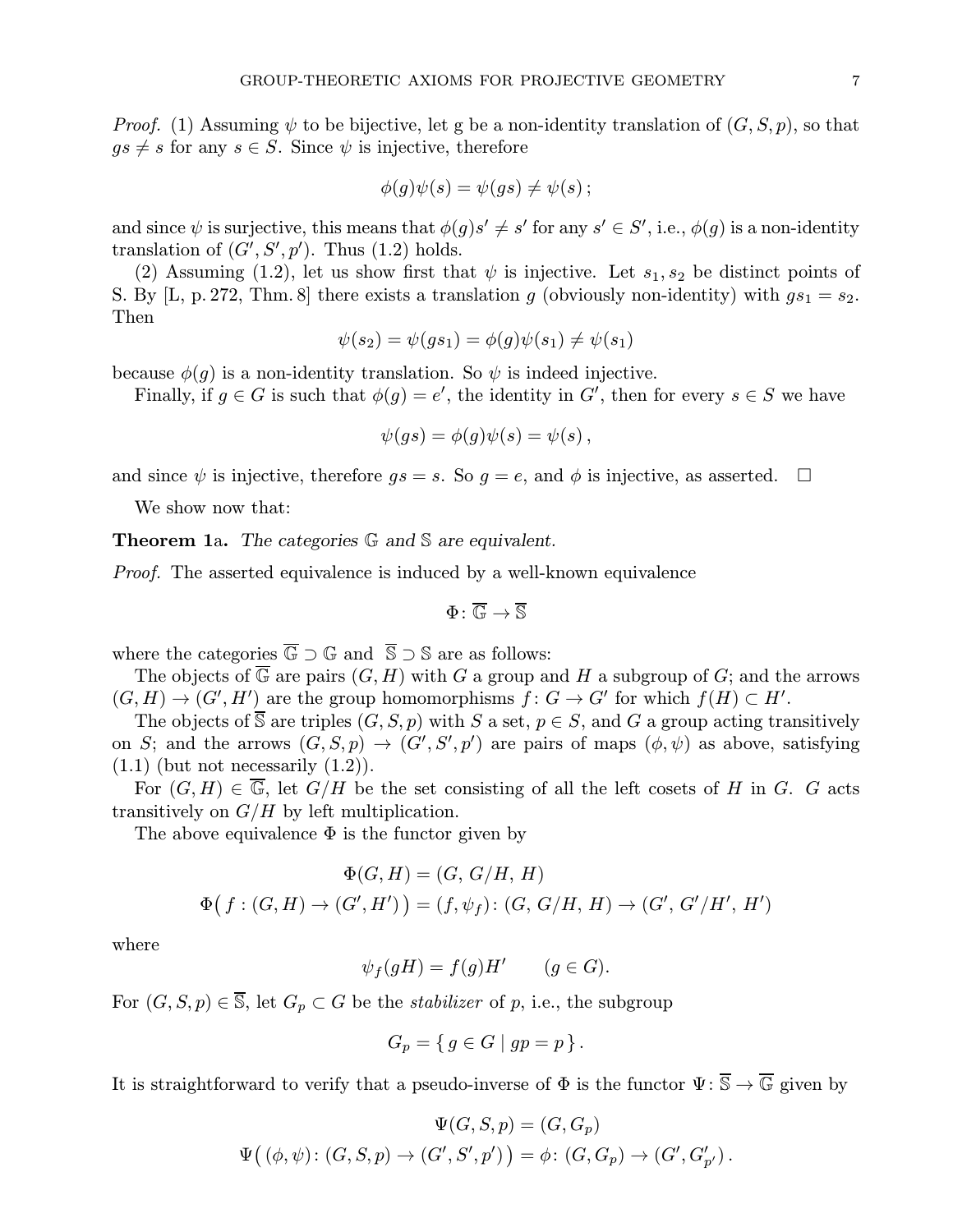In fact  $\Psi \Phi = \mathbf{1}_{\overline{\mathbb{G}}};$  and a functorial isomorphism  $\Phi \Psi \stackrel{\sim}{\longrightarrow} \mathbf{1}_{\overline{\mathbb{S}}}$  is given for  $(G, S, p) \in \overline{\mathbb{S}}$  by

$$
(1, \psi) \colon \Phi \Psi(G, S, p) = (G, G/G_p, G_p) \longrightarrow (G, S, p)
$$

where  $\psi(gG_p) = gp$ .

We will show that  $\Phi$  maps the subcategory  $\mathbb G$  of  $\overline{\mathbb G}$  into the subcategory  $\mathbb S$  of  $\overline{\mathbb S}$ , and that  $\Psi$  maps S into G. It is easily checked that an isomorphism in  $\overline{\mathbb{G}}$  between two objects of G is actually an isomorphism in G; and similarly for  $\mathcal{S} \subset \mathcal{S}$ . It will follow then that the restrictions of  $\Phi$  and  $\Psi$  to the respective subcategories  $\mathbb{G}$ ,  $\mathbb{S}$  are pseudo-inverse equivalences, proving Theorem 1a.

From the simple fact that  $g \in G$  is a non-identity translation of  $(G, S, p) \in \overline{\mathbb{G}}$  (i.e.,  $gs \neq s$ ) for all  $s \in S$ ) if and only if no conjugate of g lies in  $G_p$ , it follows easily that  $\Phi$  takes arrows of G to arrows of S, and that  $\Psi$  takes arrows of S to arrows of G. So it remains to examine the effect of  $\Phi$  (resp.  $\Psi$ ) on *objects* of  $\mathbb{G}$  (resp.  $\mathbb{S}$ ).

Let us show that:

(1.4) 
$$
\Phi(G, H) = (G, G/H, H) \in \mathbb{S} \text{ for } (G, H) \in \mathbb{G}.
$$

 $(1.4.1)$  G acts faithfully on  $G/H$ .

We must show: if  $g' \in G$  is such that  $g'gH = gH$  for all  $gH \in G/H$ , i.e.,  $g' \in gHg^{-1}$  for all  $g \in G$ , then  $g' = e$ . But by (GH1) there is a  $g \in G$  such that the double cosets HgH and H are distinct, whence  $HgH \cap H = \emptyset$ ; and from (GH2) we then get

$$
g' \in gHg^{-1} \cap eHe^{-1} \subset (HgH \cup \{e\}) \cap H = \{e\}.
$$

 $(1.4.2)$  G does not act doubly transitively on  $G/H$ .

By (GH1) there exist three distinct double cosets  $H, HgH, Hg'H$ . Then  $H \neq g^{-1}H$  and  $g'H \neq H$ , but there is no  $j \in G$  such that  $jH = g'H$  and  $jg^{-1}H = H$ , since such a j would lie in  $Hg'H\cap HgH=\emptyset.$ 

(1.4.3) G acts doubly transitively on lines.

We first give a condition for  $cH \in G/H$  to lie on a line  $aH + bH$ .

**Lemma(1.5).** If  $aH \neq bH$  and  $aH \neq cH$  are in  $G/H$ , then

$$
cH \in aH + bH \iff a^{-1}c \in Ha^{-1}bH
$$
  
\n
$$
\iff (aH)^{-1}(cH) = (aH)^{-1}(bH).
$$

*Proof.* Since  $cH \neq aH$ , we have

$$
cH \in aH + bH \iff \exists g \in G \text{ with } gaH = aH, g bH = cH
$$

$$
\iff aHa^{-1} \cap cHb^{-1} \neq \emptyset
$$

$$
\iff Ha^{-1}b \cap a^{-1}cH \neq \emptyset
$$

$$
\iff a^{-1}c \in Ha^{-1}bH.
$$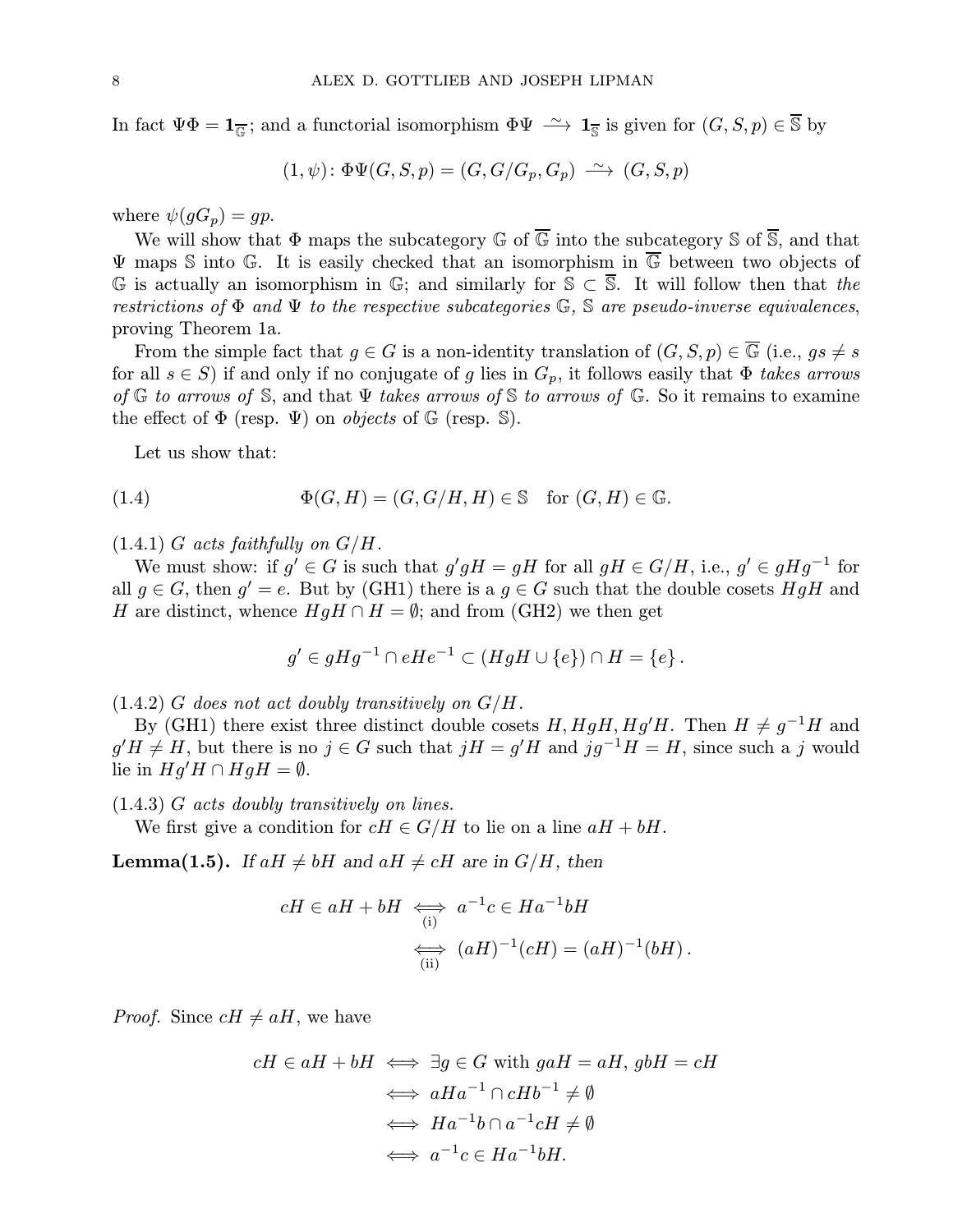This proves the logical equivalence (i); and (ii) is obvious.  $\Box$ 

Now let 
$$
g_1H, g_2H, g_3H, g_4H \in aH + bH, g_1H \neq g_2H, g_3H \neq g_4H
$$
. By (1.5),

$$
a^{-1}g_i \in H \cup Ha^{-1}bH \qquad (i = 1, 2, 3, 4).
$$

Note that  $a^{-1}g_i \in H \iff g_iH = aH$ . In particular,  $a^{-1}g_1$  and  $a^{-1}g_2$  can't both lie in H. It follows that

$$
g_1^{-1}g_2 = (g_1^{-1}a)(a^{-1}g_2) \in Hb^{-1}aH \cup Ha^{-1}bH \cup (Hb^{-1}aH)(Ha^{-1}bH).
$$

By (GH3),

$$
Hb^{-1}aH = Ha^{-1}bH,
$$

and by (GH2),

$$
(Hb^{-1}aH)(Ha^{-1}bH) = H(b^{-1}aHa^{-1}b)H \subset Hb^{-1}aH \cup H;
$$

since  $g_1H \neq g_2H$ , therefore  $g_1^{-1}g_2 \notin H$ , and we conclude then that  $g_1^{-1}g_2 \in Ha^{-1}bH$ . Similarly,  $g_3^{-1}g_4 \in Ha^{-1}bH$ . So

$$
Hg_1^{-1}g_2H = Ha^{-1}bH = Hg_3^{-1}g_4H,
$$

i.e., there exist  $h_1, h_2 \in H$  such that

$$
h_1 g_1^{-1} g_2 h_2 = g_3^{-1} g_4.
$$

Thus, for  $g_1H, g_2H, g_3H, g_4H$  on one line,  $g_1H \neq g_2H, g_3H \neq g_4H$ , there is an element of G, (namely  $g_3 h_1 g_1^{-1} = g_4 h_2^{-1} g_2^{-1}$ ) which sends  $g_1 H$  to  $g_3 H$  and  $g_2 H$  to  $g_4 H$ .

This completes the proof of  $(1.4)$ 

Let us show finally that

$$
(1.6) \t\t \Psi(G, S, p) = (G, G_p) \in \mathbb{G} \t for (G, S, p) \in \mathbb{S}.
$$

For convenience, set  $G_p = H$ .

 $(1.6.1)$   $G \neq HgH \cup H$  for any  $g \in G$ .

For, were  $G = HgH \cup H$ , then for any point  $p \neq p_1 \in S$  we would have (by transitivity, see the definition of  $\mathbb{S}$ ), for some  $g_1 \in G$ ,

$$
p_1 = g_1 p = h_1 gp \qquad (h_1 \in H),
$$

and since  $h_1p = p$  therefore  $p_1 \in p + gp$ . Thus the line  $p + gp$  would be all of S; and since G acts doubly transitively on lines, but not on all of S, we would have a contradiction.

(1.6.2)  $HgH = Hg^{-1}H$  for any  $g \in G$ .

We may assume that  $g \notin H$ , i.e.,  $gp \neq p$ . Since G acts doubly transitively on the line  $p + gp$ , there exists  $g_1 \in G$  such that

$$
g_1 p = gp, \qquad g_1 gp = p.
$$

It follows that there exist  $h_1, h_2 \in H$  such that

$$
g_1 = gh_1 = h_2 g^{-1}.
$$

Hence  $g \in Hg^{-1}H$ , i.e.,  $HgH = Hg^{-1}H$ .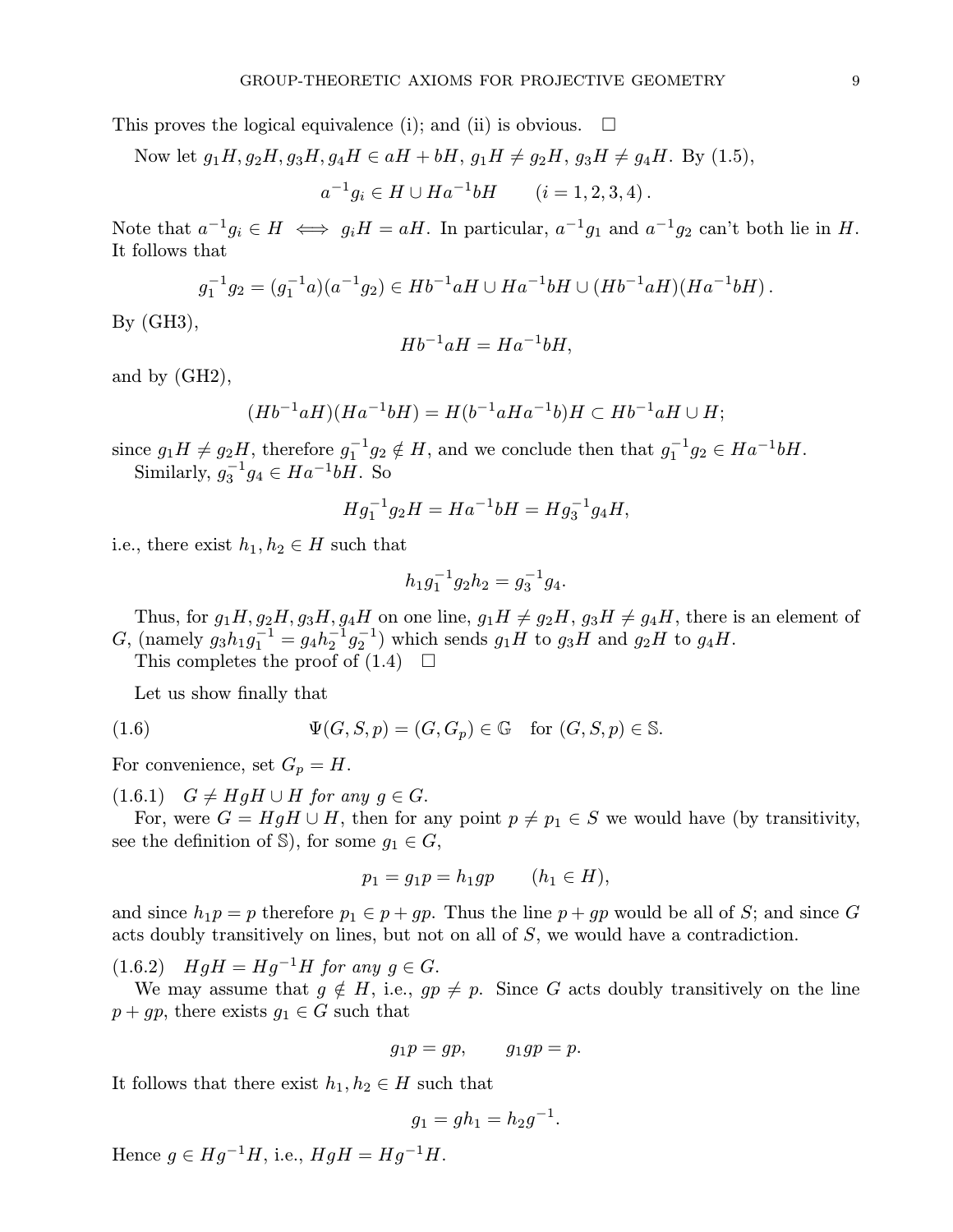(1.6.3)  $gHg^{-1} \subset HgH \cup \{e\}$  for any  $g \in G$ .

We may assume that  $g \notin H$ . Let  $h \in H$ , with  $h \notin g^{-1}Hg$ . Then p,  $g^{-1}p$ , and  $hg^{-1}p$  are three distinct points on the line  $L = p + g^{-1}p$ . Since G acts doubly transitively on L, there is a  $j \in G$  such that

$$
jp = g^{-1}p
$$
 and  $jg^{-1}p = hg^{-1}p$ .

Then we have  $j = g^{-1}h_1$  for some  $h_1 \in H$ , and  $g^{-1}h_1g^{-1}p = hg^{-1}p$ , so that  $hg^{-1} \in H$  $g^{-1}h_1g^{-1}H$ , whence

$$
ghg^{-1} \in Hg^{-1}H \stackrel{(1.6.2)}{=} HgH.
$$

It remains to consider elements of the form  $ghg^{-1}$  with  $h \in H \cap g^{-1}Hg$ . Such an h has the two distinct points  $p, g^{-1}p \in S$  as fixed points, and so by [L, p. 271, Thm. 5],  $h = e$ , and  $ghq^{-1} = e.$ 

This completes the proof of (1.6), and of Theorem 1a.  $\Box$ 

Our next task is to describe a functor  $\Theta: \mathbb{G} \to \mathbb{V}$  pseudo-inverse to Γ. This is basically an elaboration of [L, §7].

For  $(G, H) \in \mathbb{G}$ , set

$$
T = T_{G,H} = \{ \text{ translations of } (G,H) \}
$$
  

$$
\stackrel{\text{def}}{=} \{ e \} \cup \{ g \in G \mid \text{no conjugate of } g \text{ lies in } H \}.
$$

The set  $T$  is closed under conjugation:

$$
jTj^{-1} = T \qquad (j \in G).
$$

As above,  $\Phi(G, H) = (G, G/H, H) \in \mathbb{S}$ ; and it is immediate that T is the set of all translations of  $(G, G/H, H)$ —cf. beginning of this §1. Hence, by [L, p. 274, Thm. 11], T is an abelian (normal) subgroup of G. We also note, for later use, the following consequence of  $[L, p. 272,$ Thm. 8]:

(1.7) Each left coset gH contains exactly one translation.

Let E be the ring of additive endomorphisms of T, with zero-element  $\mathbf{0} = \mathbf{0}_E$ . We define a map  $\gamma: H \to E$  by

$$
[\gamma(h)](t) = hth^{-1} \qquad (h \in H, \ t \in T).
$$

According to [L, p. 276],  $\gamma$  is injective and  $F = \gamma(H) \cup \{0\}$  is a subfield of E. Thus T is a vector space over F.

Extend  $\gamma$  to  $\tilde{\gamma}$ :  $H \cup \{0\} \to E$  sending 0 to 0. Since  $\tilde{\gamma}$  is injective, there is a unique field structure on  $H = H \cup \{0\}$  such that  $\tilde{\gamma}$  is a field isomorphism. For this structure, the product of two elements  $h_1, h_2 \in H$  is the same as their product in G. In particular, the multiplicative identity  $1_{\widetilde{H}}$  is e. The additive inverse  $-h_1 \in H$  is the unique  $h \in H$  such that

$$
hth^{-1} = (h_1th_1^{-1})^{-1} = h_1t^{-1}h^{-1} \text{ for all } t \in T.
$$

If  $h_2 \neq -h_1$ , then the sum  $h_1 + h_2 \in \tilde{H}$  is the unique  $h \in H$  such that for all  $t \in T$ 

(1.8) 
$$
hth^{-1} = h_1th_1^{-1}h_2th_2^{-1}.
$$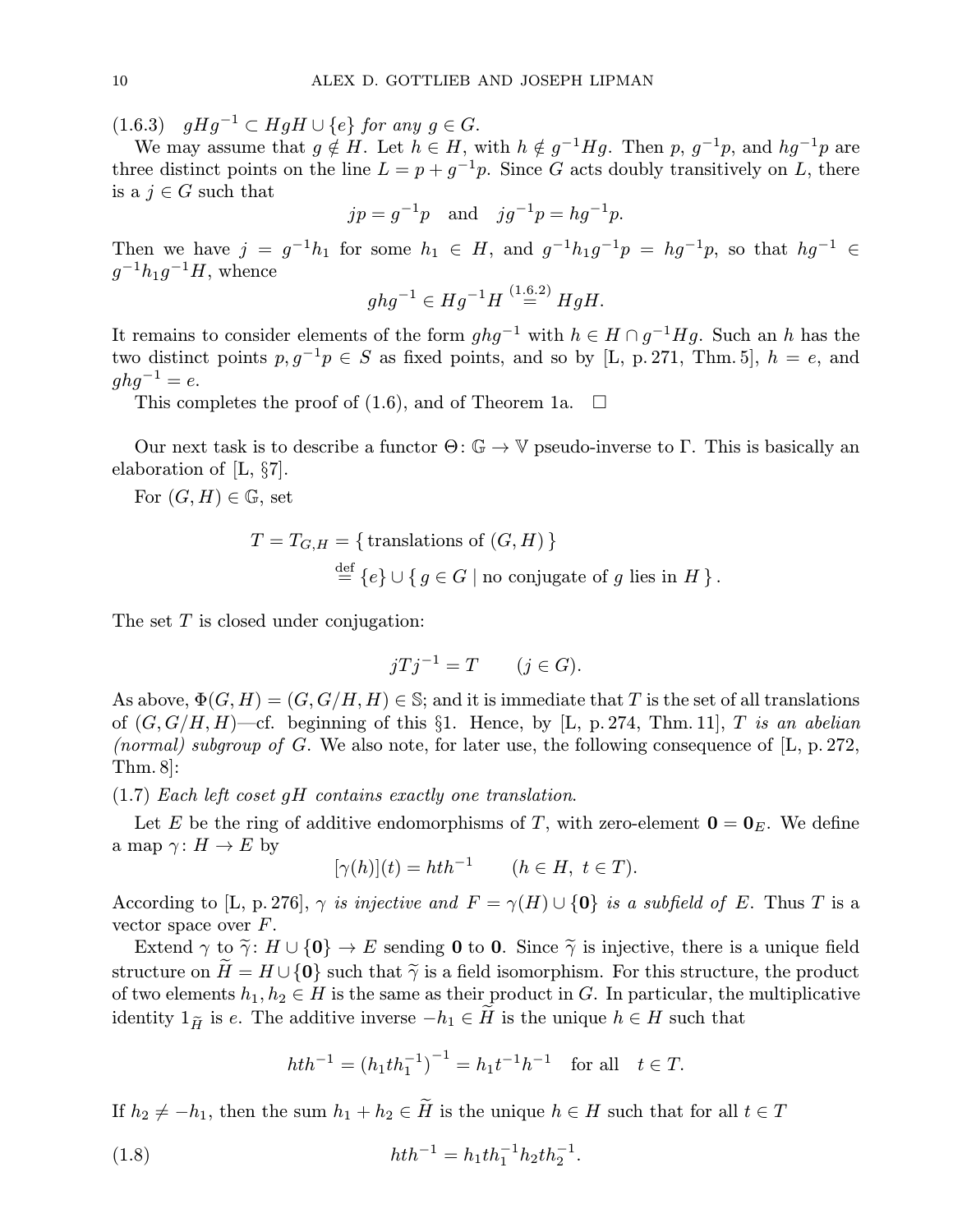All this follows from [L, p.276]. We leave it to the reader to explicate sums and products in H involving  $\mathbf{0}$ .

Accordingly, we can regard  $T$  as a vector space over  $\widetilde{H}$ , with scalar multiplication

$$
h \cdot t = hth^{-1} \qquad (h \in H, \ t \in T).
$$

*Remark* (1.9). Given  $h_1, h_2 \in H$ , with  $h_1 \neq -h_2$ , if  $h \in H$  is such that (1.8) holds for one non-identity  $t \in T$ , then  $h = h_1 + h_2$ .

This follows from [L, p. 275, Cor. 12.1] and the injectivity of  $\gamma$ .

The above-mentioned functor  $\Theta$  is specified by:

$$
\Theta(G, H) = (T_{G,H}, \tilde{H})
$$

$$
\Theta(f: (G, H) \to (G', H')) = (\zeta_f, \theta_f): (T_{G,H}, \tilde{H}) \to (T_{G',H'}, \tilde{H}')
$$

where

$$
\zeta_f(t) = f(t) \qquad (t \in T_{G,H})
$$
  
\n
$$
\theta_f(h) = f(h) \qquad (h \in H)
$$
  
\n
$$
\theta_f(\mathbf{0}) = \mathbf{0}'.
$$

To see that  $\Theta$  is indeed a functor from  $\mathbb G$  to  $\mathbb V$  we need to prove that  $(\zeta_f, \theta_f)$  is an injective semi-linear map.

The injectivity of  $\zeta_f$  follows from that of f, which in turn follows from the fact that  $\Phi(f)=(f,\psi_f )$  is a map in S (cf. (2) in (1.3) above.)

The conditions

$$
\zeta_f(t_1 + t_2) = \zeta_f(t_1) + \zeta_f(t_2) \qquad (t_1, t_2 \in T_{G,H})
$$
  

$$
\zeta_f(ht) = \theta_f(h)\zeta_f(t) \qquad (h \in \widetilde{H}, t \in T)
$$
  

$$
\theta_f(h_1h_2) = \theta_f(h_1)\theta_f(h_2) \qquad (h_1, h_2 \in \widetilde{H})
$$
  

$$
\theta_f(1_{\widetilde{H}}) = 1_{\widetilde{H'}}
$$

are trivial to verify. It remains then to show that

(1.10) 
$$
\theta_f(h_1 + h_2) = \theta_f(h_1) + \theta_f(h_2) \qquad (h_1, h_2 \in H).
$$

If any one of  $h_1$ ,  $h_2$ , or  $h_1 + h_2$  is 0, then (1.10) is obvious. Otherwise, we can apply f to (1.8), where  $h = h_1 + h_2$  and t is a non-identity translation (which exists by (1.7), since  $G \neq H$ , cf. (GH1)) to get

$$
f(h)f(t)f(h)^{-1} = f(h_1)f(t)f(h_1)^{-1}f(h_2)f(t)f(h_2)^{-1}.
$$

By (0.2.2), no conjugate of  $f(t)$  lies in H', i.e.,  $f(t)$  is a non-identity translation of  $(G', H')$ . Hence by  $(1.9)$ ,

$$
f(h_1 + h_2) = f(h) = f(h_1) + f(h_2),
$$

proving  $(1.10)$ .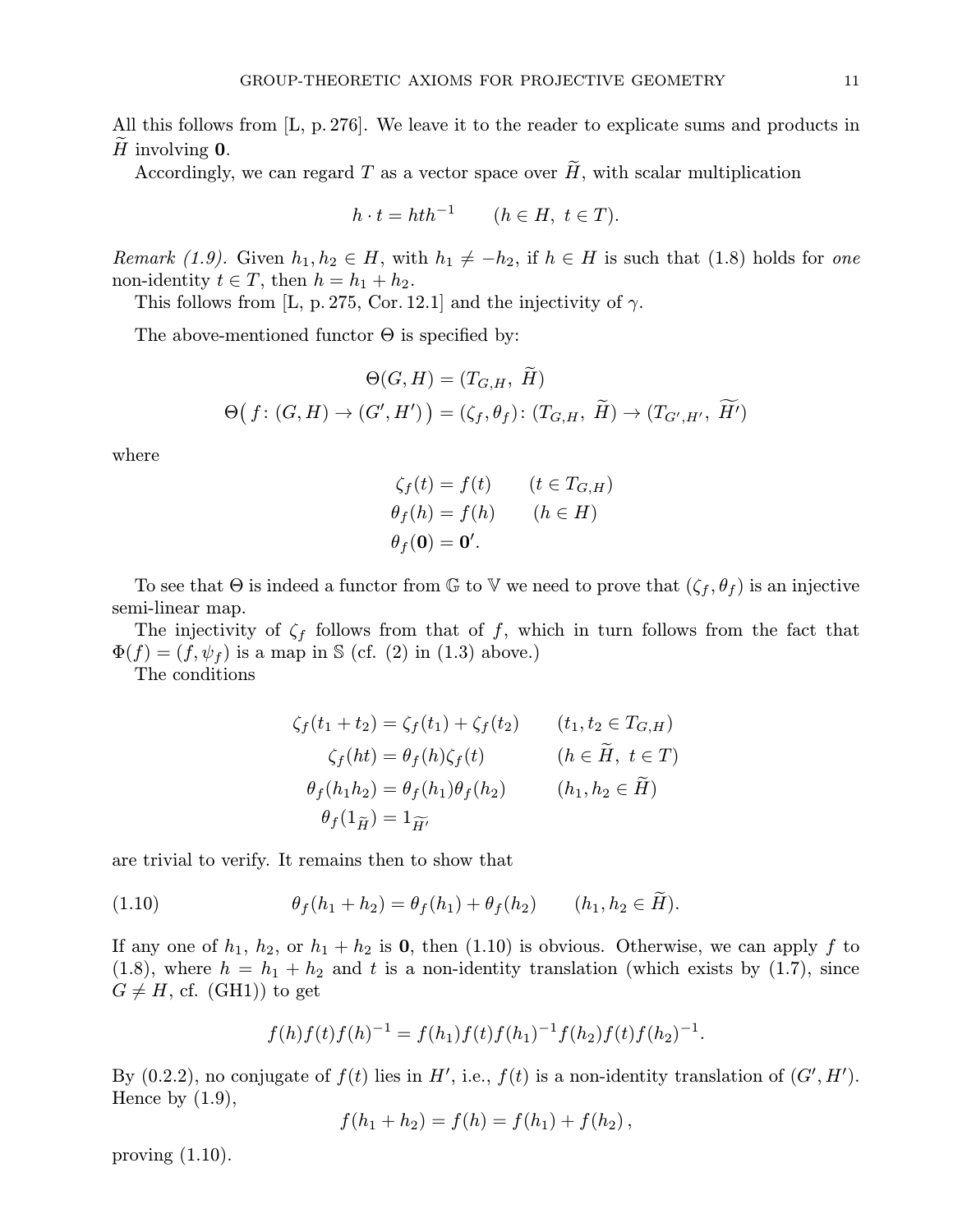Now that we have the functor Θ, let us show that it is a pseudo-inverse of Γ. For  $(G, H) \in \mathbb{G}$ , and  $T = T_{G,H}$ , definitions yield

$$
\Gamma \Theta(G, H) = \left( \{ [h, t] \}, \{ [h, 0] \} \right) \qquad (h \in H, \ t \in T)
$$

where  $[h, t]: T \rightarrow T$  is the map defined by

$$
[h, t](\tau) = (\gamma(h)\tau)t = h\tau h^{-1}t \qquad (\tau \in T).
$$

We define a map

$$
\alpha = \alpha_{G,H} \colon \Gamma \Theta(G,H) \to (G,H)
$$

by

$$
\alpha[h,t] = th.
$$

Clearly  $\alpha\{[h,0]\} = H$ ; and one checks (using the fact that T is an abelian normal subgroup of  $G$ ) that

$$
\alpha([h,t]\circ [h',t'])=tht'h'=\alpha[h,t]\alpha[h',t']\,,
$$

so that  $\alpha$  is a map in the category  $\overline{\mathbb{G}}$ . Furthermore,  $\alpha$  is an *isomorphism* in  $\overline{\mathbb{G}}$  (hence, as previously remarked, in  $\mathbb{G}$ ) because, by (1.7), every element in G is uniquely of the form th.<sup>3</sup> Finally,  $\alpha$  is *functorial*, i.e., for any arrow  $f: (G,H) \to (G',H')$  in  $\mathbb{G}$ , the resulting diagram

$$
\Gamma \Theta(G, H) \xrightarrow{\alpha_{G,H}} (G, H)
$$
  
\n
$$
\Gamma \Theta(f) \downarrow \qquad \qquad \downarrow f
$$
  
\n
$$
\Gamma \Theta(G', H') \xrightarrow{\alpha_{G', H'}} (G', H')
$$

commutes, as follows easily from definitions. Thus we have an isomorphism of functors  $\Gamma\Theta \stackrel{\sim}{\longrightarrow} \mathbf{1}_{\mathbb{G}}$ .

Next, for  $(V, F) \in V$ , let  $(G, H) = \Gamma(V, F)$  be as in the Introduction, and let T be the subgroup of G consisting of all the translations  $[1, v]$  with  $v \in V$ , so that with  $\widetilde{H}$  as above we have

$$
\Theta\Gamma(V,F)=(T,H)\,.
$$

We define a map

$$
(\zeta, \theta) = (\zeta_{V,F}, \ \theta_{V,F}) : \Theta\Gamma(V, F) \to (V, F)
$$

by

$$
\zeta[1, v] = v \qquad (v \in V)
$$
  
\n
$$
\theta[a, 0] = a \qquad (0 \neq a \in F)
$$
  
\n
$$
\theta(0) = 0_F.
$$

<sup>&</sup>lt;sup>3</sup>The reader who so desires can rephrase this argument in terms of semi-direct products.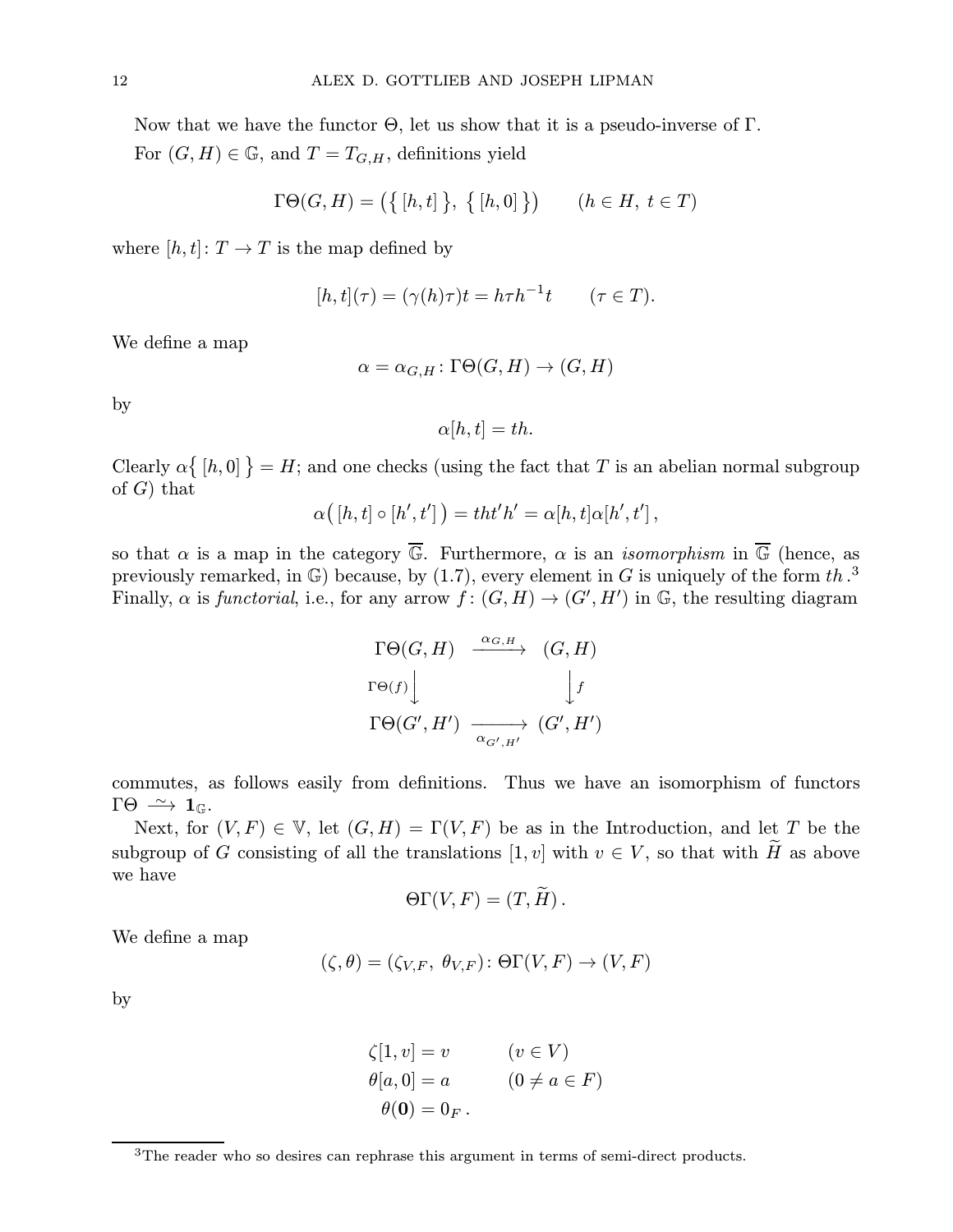Both  $\zeta$  and  $\theta$  are bijective. We leave it to the reader to check (mechanically, via definitions) that  $(\zeta,\theta)$  is semi-linear, and hence is an isomorphism in V. For functoriality, we need to check that for any arrow  $(\xi, \eta) : (V, F) \to (V', F')$  in V, the following diagram commutes:

$$
\Theta\Gamma(V,F) \xrightarrow{\quad (\zeta_{V,F}, \theta_{V,F}) \quad} (V,F)
$$
  

$$
\Theta\Gamma(\xi,\eta) \downarrow \qquad \qquad \downarrow (\xi,\eta)
$$
  

$$
\Theta\Gamma(V',F') \xrightarrow{\quad \qquad (\zeta_{V',F'}, \theta_{V',F'}) \quad} (V',F')
$$

This again is a mechanical exercise. So we have an isomorphism of functors  $\Theta \Gamma \longrightarrow \mathbf{1}_{V}$ ; and Θ is indeed a pseudo-inverse of Γ.

This completes the proof of Theorem 1.  $\Box$ 

*Remark (1.11).* Let us verify Remark (iii) in the Introduction. Assuming (GH1)–(GH3), we can prove  $(GH2)^*$  as in  $(1.4.1)$ ; and we find that

$$
(HgH \cup H)(HgH \cup H)^{-1} = (HgH \cup H)(Hg^{-1}H \cup H)
$$
  
=  $HgHg^{-1}H \cup HgH \cup Hg^{-1}H \cup H$   
 $\subset HgH \cup H$ ,

yielding (GH3)<sup>\*</sup>. Conversely, (GH3)<sup>\*</sup> easily implies (GH3) and that for any  $g \in G$ ,

$$
gHg^{-1} \subset (HgH \cup H)(HgH \cup H)^{-1} \subset (HgH \cup H).
$$

So to prove (GH2), we need to show that if  $g \notin H$  then

$$
gHg^{-1}\cap H=\{e\}.
$$

For this, observe that  $(GH3)^*$  alone is enough for the proof of  $(1.4.3)$ ,  $(GH1)$  is enough for  $(1.4.2)$ , and  $(GH2)^*$  is enough for  $(1.4.1)$ . So we can apply [L, p. 271, Thm. 5] to any  $h \in gHg^{-1} \cap H$ : since  $hH = H$  and  $hgH = gH$ , therefore  $h = e$ .  $\Box$ 

Remark (1.12). Here is a variation on the theme of Theorem 1.

Recall the definition of "faithful group action" given near the beginning of  $\S1$ . Let H be a group acting faithfully on a group  $T$ , via *automorphisms*, i.e.,

$$
h(t_1 \cdot t_2) = ht_1 \cdot ht_2 \qquad (h \in H; \ t_1, t_2 \in T)
$$

where  $\cdot$  is the group operation in T. The *orbit*  $\langle t \rangle$  of  $t \in T$  is the set

$$
\langle t \rangle = \{ ht \mid h \in H \}.
$$

For example, the orbit of the identity element  $e_T$  consists of  $e_T$  alone.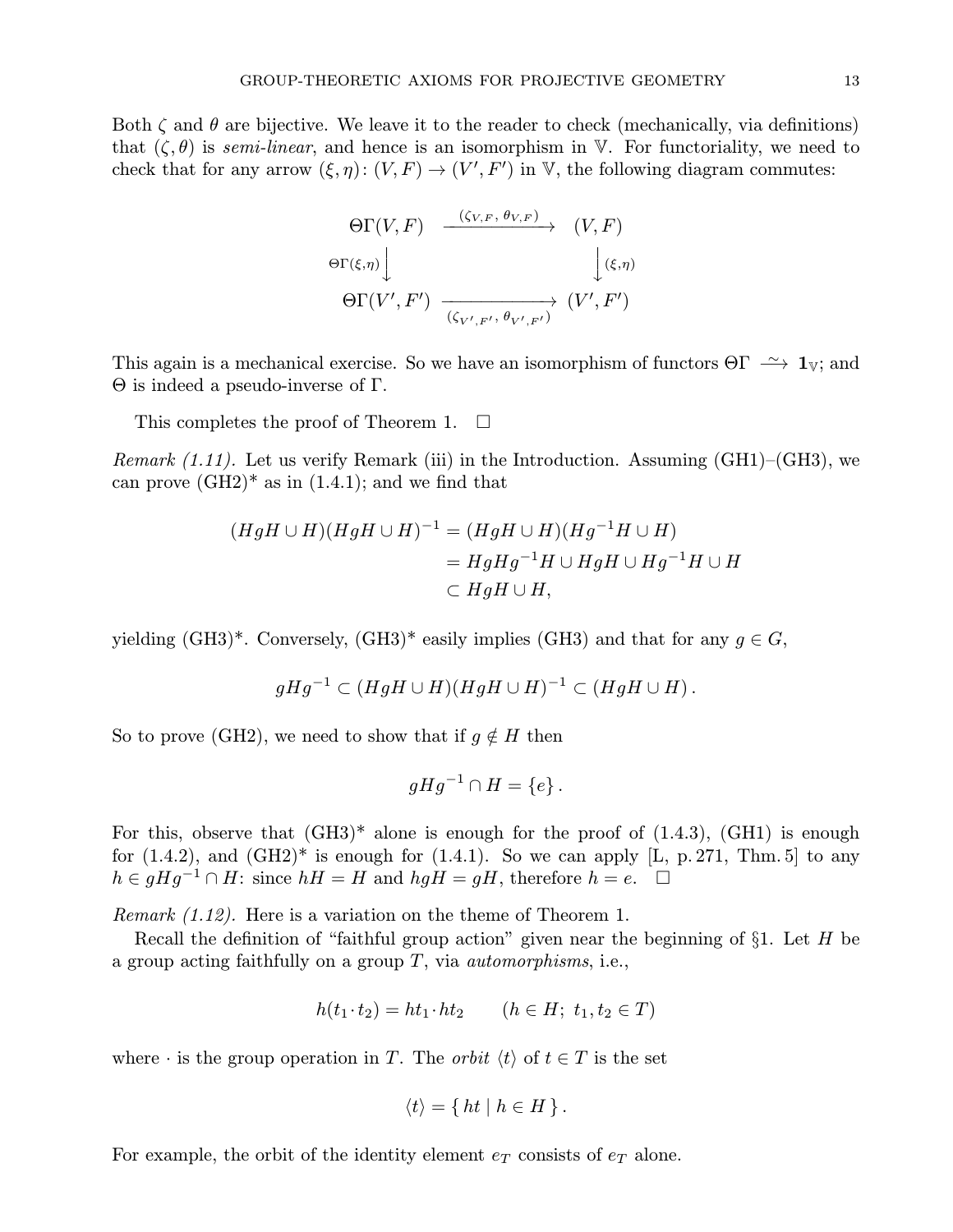**Theorem 1b.** Let H be a group acting faithfully via automorphisms on a group T. Then the following conditions  $(1)$  and  $(2)$  are equivalent:

- (1) (i) There are at least three distinct orbits in  $T$ , and (ii) for any  $t \in T$ ,  $\langle t \rangle \cup \{e_T\}$  is a subgroup of T.
- (2) There is a vector space V of dimension  $\geq 2$  over a field F, such that H is the multiplicative group of F, T is the additive group of V, and the action  $H \times T \to T$  is induced by the scalar multiplication  $F \times V \to V$ .

*Proof.* Let G be the semi-direct product of H by T with respect to the given action: G is the set  $T \times H$  with multiplication

$$
(t,h)(t',h')=(t\cdot ht',hh')\,.
$$

H can be identified with the subgroup  $\{(e_T, h) | h \in H\}$  of G, T can be identified with the *normal* subgroup  $\{(t, e_H) | t \in T\}$ , and then the action of H on T is given by conjugation inside G. Note that:

(\*) every element  $g \in G$  is uniquely of the form  $g = th$   $(t \in T, h \in H)$ .

In view of Remark (1.11) and the proof of Theorem 1, we can prove the implication  $(1) \Rightarrow (2)$  by showing that the pair  $G \supset H$  satisfies (GH1), (GH2)<sup>\*</sup> and (GH3)<sup>\*</sup>; and that T is the set of translations of  $(G, H)$ , i.e., a non-identity element  $g \in G$  is in T if and only if no conjugate of q is in  $H$ .

For (GH1), choose  $t, t' \in T$  such that the orbits  $\langle t \rangle$ ,  $\langle t' \rangle$ , and  $\langle e_T \rangle$  are distinct. Inside G, if  $t'$  were in  $HtH$  we would have

$$
t' = hth' = (hth^{-1})(hh') \qquad (h, h' \in H)
$$

whence, by (\*),  $t' = hth^{-1} \in \langle t \rangle$ . So  $t' \notin HtH$ , and the three double cosets  $HtH$ ,  $Ht'H$  and  $H$  are distinct, proving (GH1).

For  $(GH2)^*$ , let  $t \in T$  and consider an element  $h \in H \cap tHt^{-1}$ . We have

$$
eh = h = (th_1t^{-1}h_1^{-1})h_1 \qquad (h_1 \in H)
$$

whence, by (\*),  $e = th_1t^{-1}h_1^{-1}$  and  $h = h_1$ , so that  $hth^{-1} = t$ . Thus if  $h \in \bigcap_{t \in T} tHt^{-1}$ , then  $hth^{-1} = t$  for all  $t \in T$ , and since H acts faithfully on T, therefore  $h = e$ , proving  $(H2)^*$ .

For  $(GH3)^*$ , note first that for any  $t \in T$  we have, inside G,

$$
H\langle t\rangle = \langle t\rangle H,
$$

as follows from the identities

$$
h_1hth^{-1} = (h_1hth^{-1}h_1^{-1})h_1
$$
  

$$
hth^{-1}h_1 = h_1(h_1^{-1}hth^{-1}h_1) \qquad (h, h_1 \in H).
$$

For any  $g \in G$ , writing  $g = th$ , cf. (\*), we see then that

$$
HgH \cup H = HtH \cup H = H\langle t \rangle \cup H,
$$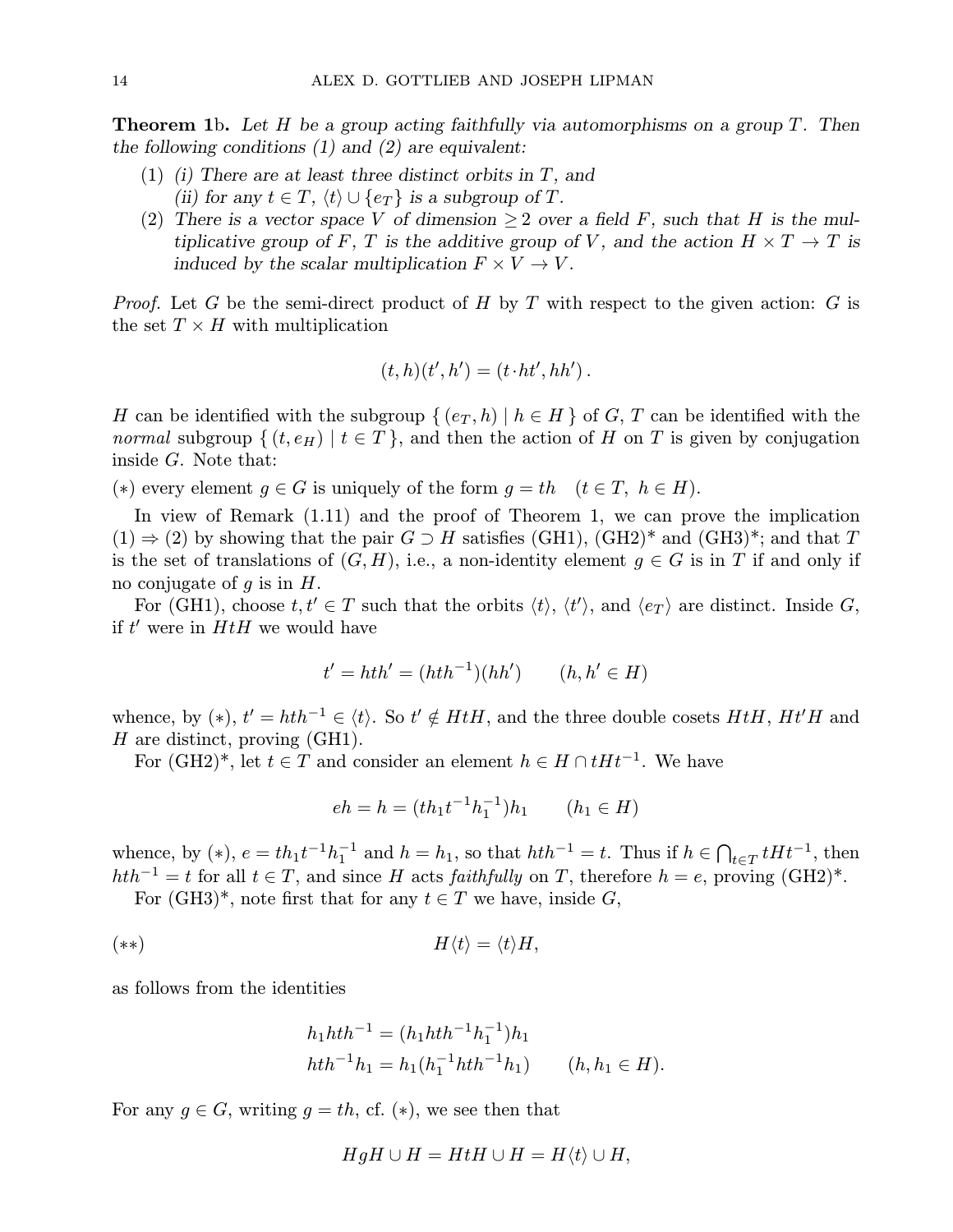and we deduce easily from (ii) in (1) and from (\*\*) that  $HgH \cup H$  is a subgroup of G, proving  $(GH3)^*$ .

Finally, since the normal subgroup T equals any of its conjugates in G, and since  $T \cap H =$  ${e}$ , it is clear that every  $t \in T$  is a translation. Conversely, if  $g = th$  (cf.  $(*)$ ) is a translation, then (1.7) implies that  $q = t \in T$ .

This completes the proof that  $(1) \Rightarrow (2)$ ; and the implication  $(2) \Rightarrow (1)$  is clear.  $\Box$ 

There is an obvious functor  $\Gamma^*$  from the category  $\mathbb {V}$  to the category whose objects are pairs  $(T, H)$  satisfying the conditions in Theorem 1b, and whose arrows  $(T, H) \rightarrow (T', H')$ are pairs  $(\xi, \eta)$  where  $\xi : T \to T'$  is an *injective* group homomorphism and  $\eta : H \to H'$  is a group homomorphism such that

$$
\xi(ht) = \eta(h)\xi(t) \qquad (h \in H, \ t \in T).
$$

We leave it to the reader to verify that:  $\Gamma^*$  is an equivalence of categories.

## 2. Proof of Theorem 2.

**Proposition (2.1).** Let  $(V, F)$  and  $\Gamma(V, F) = (G, H)$  be as in the Introduction. To each subspace  $V'$  of V associate the subgroup  $\Gamma_0(V')$  of G given by

$$
\Gamma_0(V') = \{ [a, v] \in G \mid 0 \neq a \in F, v \in V' \}.
$$

- (1)  $\Gamma_0$  is an inclusion preserving bijective map from the set of subspaces of V onto the set of subgroups of G containing H.
- (2) For any element  $0 \neq v \in V$  and any non-zero  $c \in F$  we have

$$
\Gamma_0(Fv) = (H[c, v]H) \cup H.
$$

(3) For any two subspaces  $V_1 \subset V$ ,  $V_2 \subset V$ , we have

$$
\Gamma_0(V_1+V_2)=\Gamma_0(V_1)\Gamma_0(V_2)=\Gamma_0(V_2)\Gamma_0(V_1).
$$

*Proof.* (1) First of all it is clear that  $\Gamma_0(V')$  is a subgroup of G containing H.

We show that  $\Gamma_0$  is bijective by constructing an inverse map. For any subgroup  $G' \subset G$ with  $G' \supset H$  set

$$
\Theta_0(G') = \{ v \in V \mid [1, v] \in G' \}.
$$

Since

$$
[1, v1][1, v2] = [1, v1 + v2],
$$

therefore  $\Theta_0(G')$  is closed under addition; and since for non-zero  $a \in F$  we have  $[a, 0] \in H \subset$  $G'$  and

$$
[a,0][1,v][a,0]^{-1}=[1,av],
$$

therefore  $\Theta_0(G')$  is closed under scalar multiplication; so  $\Theta_0(G')$  is a subspace of V.

By definition

$$
v \in \Theta_0 \Gamma_0(V') \iff [1, v] \in \Gamma_0(V') \iff v \in V',
$$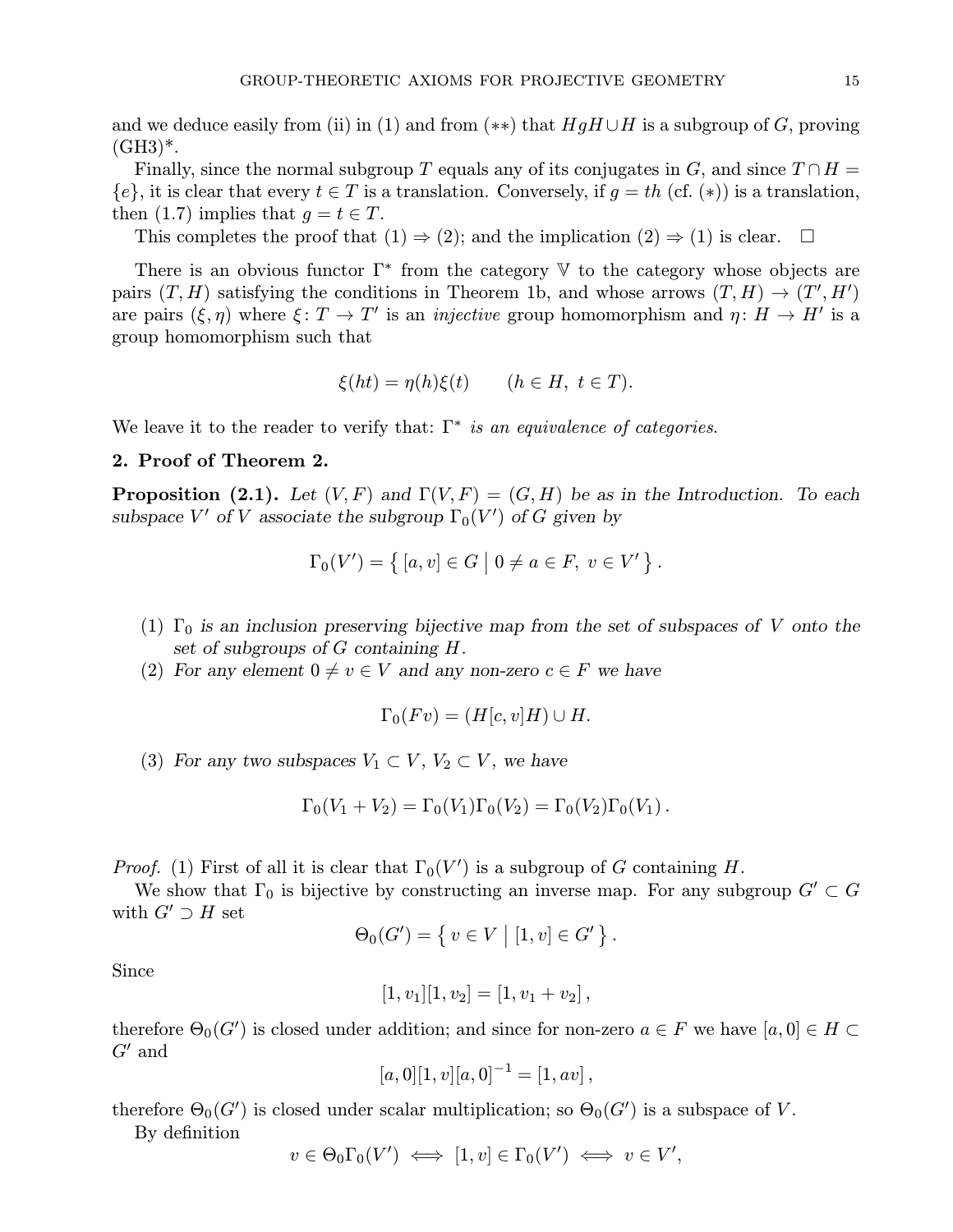i.e.,  $\Theta_0 \Gamma_0(V') = V'.$ 

Moreover, if  $[1, v] \in G'$  and  $0 \neq a \in F$ , then

$$
[a, v] = [1, v][a, 0] \in G';
$$

and conversely if  $[a, v] \in G'$ , then

$$
[1, v] = [a, v][a, 0]^{-1} \in G'.
$$

It follows easily that  $\Gamma_0 \Theta_0(G') = G'$ , and (1) is proved.

(2) We have

$$
\Gamma_0(Fv) = \{ [a, bv] \mid 0 \neq a \in F, 0 \neq b \in F \} \cup \{ [a, 0] \mid 0 \neq a \in F \}
$$
  
= 
$$
\{ [b, 0] [c, v] [c^{-1} b^{-1} a, 0] \mid 0 \neq a \in F, 0 \neq b \in F \} \cup H
$$
  
= 
$$
(H[c, v]H) \cup H.
$$

(3) The inclusions

$$
\Gamma_0(V_2)\Gamma_0(V_1)\subset \Gamma_0(V_1+V_2)\supset \Gamma_0(V_1)\Gamma_0(V_2)
$$

are obvious; and the opposite inclusions follow from the equalities

$$
[1, v_2][a, v_1] = [a, v_1 + v_2] = [1, v_1][a, v_2]. \square
$$

Corollary (2.2). Given vectors  $v_0, v_1, \ldots, v_n \in V$ , and non-zero elements  $c_i \in F$  ( $0 \le i \le$ n), with  $g_i = [c_i, v_i]$  we have that

$$
v_0
$$
 is a linear combination of  $v_1, v_2, \ldots, v_n$   
 $\iff g_0 \in (Hg_1H \cup H)(Hg_2H \cup H) \cdots (Hg_nH \cup H).$ 

**Corollary (2.3).**  $\Gamma_0$  induces a one-one correspondence between the set of 1-dimensional subspaces of V (i.e., the points of the projective space  $P(V, F)$ ) and the set of double cosets  $HgH \neq H$ .

**Corollary** (2.4). Let  $(\zeta, \theta) : (V, F) \to (V', F')$  be a semi-linear map, and let

$$
f = \Gamma(\zeta, \theta) \colon \Gamma(V, F) = (G, H) \to (G', H') = \Gamma(V', F').
$$

Then  $\zeta$  is linearly faithful  $\Longleftrightarrow$  (0.3) holds.

*Proof.* Recall from the Introduction that  $\zeta$  linearly faithful means that every subspace  $V_1 \subset V$ is of the form  $\zeta^{-1}(V'_1)$  for some subspace  $V'_1 \subset V'$ . The conclusion follows easily from (1) in  $(2.1). \square$ 

Let us show now that, as asserted in the Introduction, the functors  $\Gamma$  and  $\Theta$  induce pseudo-inverse equivalences between the categories  $\mathbb{V}_3 \subset \mathbb{V}$  and  $\mathbb{G}_3 \subset \mathbb{G}$ .

It will suffice to show that (a):  $\Gamma(\mathbb{V}_3) \subset \mathbb{G}_3$ , and (b):  $\Theta(\mathbb{G}_3) \subset \mathbb{V}_3$ . Then any pair of isomorphisms  $\Gamma\Theta \longrightarrow 1$ ,  $\Theta\Gamma \longrightarrow 1$ , will induce similar isomorphisms for the restrictions of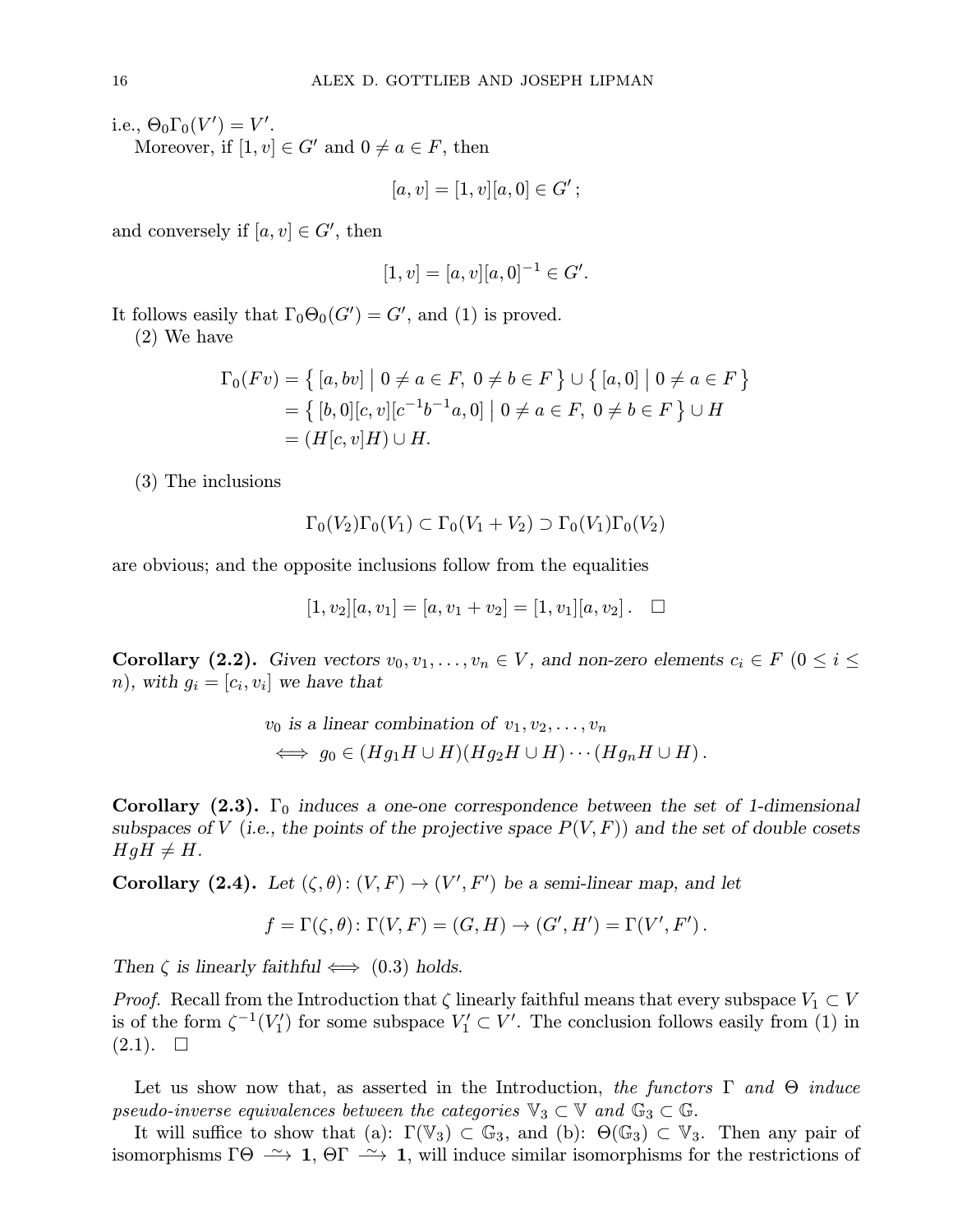$Γ$  and  $Θ$  to  $V_3$  and  $G_3$  respectively, because any isomorphism in V between objects of  $V_3$ is linearly faithful, and hence is an isomorphism in  $\mathbb{V}_3$ ; and similarly any isomorphism in  $\mathbb{G}$ between objects of  $\mathbb{G}_3$  is an isomorphism in  $\mathbb{G}_3$ .

Assertion (a) follows easily for objects from (2.2) and for arrows from (2.4).

As for (b), let us first consider an object  $(G, H) \in \mathbb{G}_3$ , and set  $\Theta(G, H) = (V, F)$ . Then  $(G, H)$  is isomorphic to  $\Gamma(V, F)$  (in  $\mathbb{G}$ ). By definition of  $\mathbb{G}_3$ ,

$$
G \neq (Hg_1H \cup H)(Hg_2H \cup H) \text{ for all } g_1, g_2 \in G,
$$

and it follows from (2.2) that V is not spanned by two 1-dimensional subspaces, i.e., dim  $V_3 \geq$ 3, i.e.,  $(V, F) \in V_3$ .

Let  $f\colon (G,H)\to (G',H')$  be a map in  $\mathbb{G}_3$ , and let  $(V,F)=\Theta(G,H),$   $(V',F')=\Theta(G',H').$ Then the functorial isomorphism  $\Gamma\Theta \cong \Gamma$  agives a commutative diagram

$$
\Gamma(V, F) \longrightarrow (G, H)
$$
  
\n
$$
\Gamma(\Theta(f)) \downarrow \qquad \qquad \downarrow f
$$
  
\n
$$
\Gamma(V', F') \longrightarrow (G', H')
$$

where the horizontal arrows are isomorphisms. Then  $\Gamma\Theta(f)$  satisfies condition (0.3) since f does; and hence by (2.4),  $\Theta(f)$  is linearly faithful. This completes the proof of (b).  $\Box$ 

Next let us note that  $\Gamma$  and  $\Theta$  respect the equivalence relations **R** and  $\mathbb{R}^*$  defined in the Introduction. Indeed, if  $(G, H) = \Gamma(V, F)$ , and if  $0 \neq a \in F$ , so that  $h = [a, 0] \in H$ , then

$$
\Gamma(\zeta_a,\theta_a)=\gamma_h.
$$

Conversely, if  $(V, F) = \Theta(G, H)$ , then there is an  $a \in F$  such that

$$
\Theta(\gamma_h) = (\zeta_a, \theta_a)\,.
$$

To see this, recall that there is a functorial isomorphism

$$
f: (G, H) \longrightarrow \Gamma \Theta(G, H)
$$

and hence  $\Gamma\Theta(\gamma_h) = \gamma_{f(h)}$ ; but as we just saw, there is an a such that  $\Gamma(\zeta_a, \theta_a) = \gamma_{f(h)}$ ; and since the equivalence  $\Gamma$  acts injectively on arrows, this a is as desired.

The existence of the functor  $\overline{\Theta}$  defined near the end of the Introduction follows easily, as does the existence of a unique functor  $\overline{\Gamma}$  making the following diagram commute:



Finally,  $\overline{\Theta}$  and  $\overline{\Gamma}$  are pseudo-inverse equivalences. For example to get an isomorphism  $\overline{\Gamma} \overline{\Theta} \stackrel{\sim}{\longrightarrow} \mathbf{1}_{\mathbb{G}_3/\mathbf{R}^*}$  we need for each  $A = (G, H) \in \mathbb{G}_3/\mathbf{R}^*$  an isomorphism  $\overline{\Gamma} \overline{\Theta}(A) \stackrel{\sim}{\longrightarrow} A$ . But  $\overline{\Gamma} \overline{\Theta}(A) = \Gamma \Theta(A)$ , and we have an isomorphism  $f : \Gamma \Theta(A) \longrightarrow A$  in  $\mathbb{G}_3$ . The equivalence class of f under  $\mathbb{R}^*$  gives what we want.

Theorem 2 should now be clear.